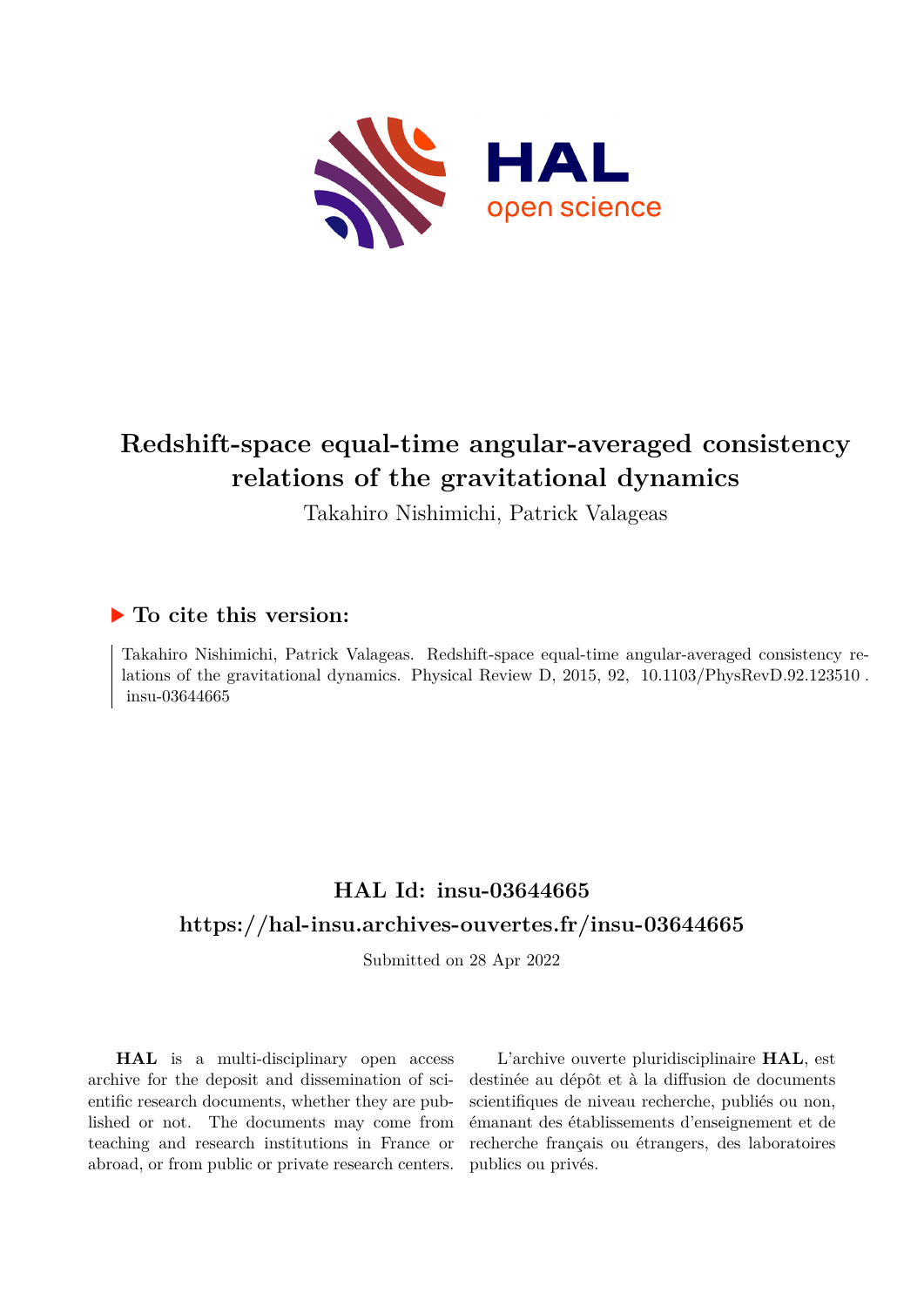# Redshift-space equal-time angular-averaged consistency relations of the gravitational dynamics

Takahiro Nishimichi<sup>1,2,3,4</sup> and Patrick Valageas<sup>5</sup>

 $1$ Sorbonne Universités, UPMC Univ Paris 06 UMR 7095, Institut d'Astrophysique de Paris,

 $F$ -75014 Paris, France<br><sup>2</sup>CNPS JJMP 7005 Institut d'Astrophysique de Pe

<sup>2</sup>CNRS, UMR 7095, Institut d'Astrophysique de Paris, F-75014 Paris, France  $3K$ 

 $K<sup>3</sup>Kavli$  Institute for the Physics and Mathematics of the Universe, The University of Tokyo Institutes for

Advanced Study, 5-1-5 Kashiwanoha, Kashiwa 277-8583, Japan <sup>4</sup>

CREST, JST, 4-1-8 Honcho, Kawaguchi, Saitama 332-0012, Japan <sup>5</sup>

<sup>5</sup>Institut de Physique Théorique, Université Paris Saclay, CEA, CNRS, F-91191 Gif-sur-Yvette, France (Received 18 August 2015; published 9 December 2015)

We present the redshift-space generalization of the equal-time angular-averaged consistency relations between  $(\ell + n)$ - and *n*-point polyspectra (i.e., the Fourier counterparts of correlation functions) of the cosmological matter density field. Focusing on the case of the  $\ell = 1$  large-scale mode and n small-scale modes, we use an approximate symmetry of the gravitational dynamics to derive explicit expressions that hold beyond the perturbative regime, including both the large-scale Kaiser effect and the small-scale fingers-of-god effects. We explicitly check these relations, both perturbatively, for the lowest-order version that applies to the bispectrum, and nonperturbatively, for all orders but for the one-dimensional dynamics. Using a large ensemble of N-body simulations, we find that our relation on the bispectrum in the squeezed limit (i.e., the limit where one wave number is much smaller than the other two) is valid to better than 20% up to 1  $h$ Mpc<sup>-1</sup>, for both the monopole and quadrupole at  $z = 0.35$ , in a ΛCDM cosmology. Additional simulations done for the Einstein–de Sitter background suggest that these discrepancies mainly come from the breakdown of the approximate symmetry of the gravitational dynamics. For practical applications, we introduce a simple ansatz to estimate the new derivative terms in the relation using only observables. Although the relation holds worse after using this ansatz, we can still recover it within 20% up to 1 hMpc<sup>-1</sup>, at  $z = 0.35$  for the monopole. On larger scales,  $k = 0.2$  hMpc<sup>-1</sup>, it still holds within the statistical accuracy of idealized simulations of volume ∼8  $h^{-3}$ Gpc<sup>3</sup> without shot-noise error.

DOI: [10.1103/PhysRevD.92.123510](http://dx.doi.org/10.1103/PhysRevD.92.123510) PACS numbers: 98.80.-k

# I. INTRODUCTION

An accurate understanding of the nonlinear gravitational dynamics is a key for observational projects that measure the statistical properties of the cosmic structures on large scales. The typical scales of interest in these projects range from the weakly to the strongly nonlinear regimes [1,2]. While perturbation theory is expected to be applicable as long as the nonlinear corrections are subdominant [3,4], a fully nonlinear description would be helpful to extract cosmological information out of the measured statistics over a wider dynamic range. The analytical description also becomes more complicated when one models higher-order statistics. Although an increasing number of analytical techniques to calculate the power spectrum or the two-point correlation function have been proposed, based for instance on resummations of perturbative series expansion or effective approaches [5–16], few of them have been applied to the bispectrum or even higher orders.

Consistency relations n-point correlation functions (or polyspectra in Fourier space) are then very useful to have an accurate description of the higher-order statistics once one has a reliable model for the lowest-order one, the power

spectrum. Alternatively, they can be used to test analytical models, numerical simulations, or the underlying cosmological scenario (e.g., the impact of modified gravity or complex dark energy models). Based on the assumption of Gaussian initial conditions and gravitational dynamics governed by general relativity, these relations hold at the nonperturbative level and provide a rare insight into the nonlinear regime of gravitational clustering.

The most generic consistency relations are "kinematic consistency relations" that relate the  $(\ell + n)$ -density correlation, with  $\ell$  large-scale wave numbers and n small-scale wave numbers, to the *n*-point small-scale density correlation, with  $\ell$  prefactors that involve the linear power spectrum at the large-scale wave numbers [17–25]. These relations, obtained at the leading order over the large-scale wave numbers  $k'_j$ , arise from the equivalence principle, which ensures that small-scale structures respond to a large-scale perturbation (which at leading order corresponds to a constant gravitational force over the extent of the smallsize object) by a uniform displacement. Therefore, these relations express a kinematic effect, due to the displacement of small-scale structures between different times. This also means that (at this order) they vanish for equal-time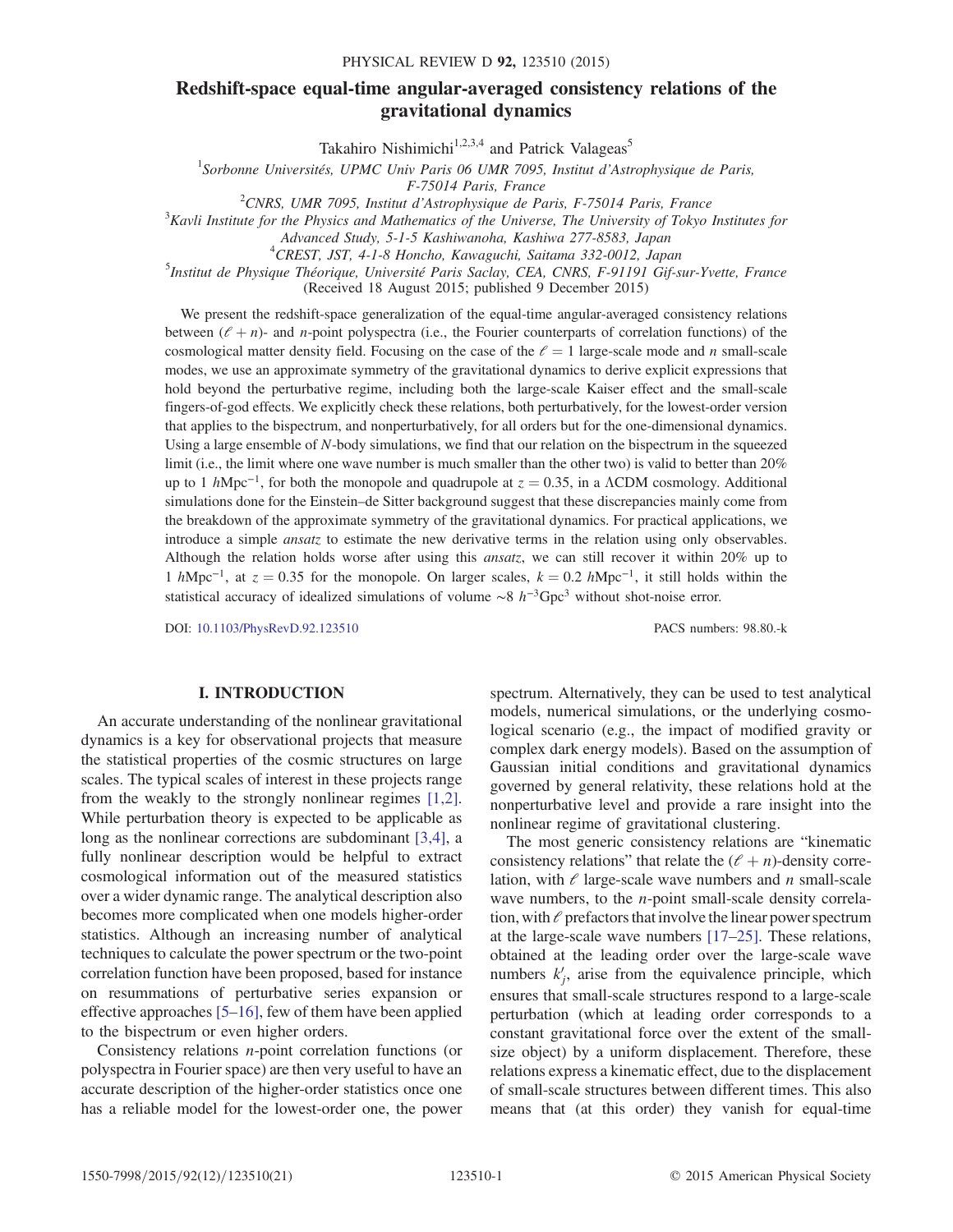# TAKAHIRO NISHIMICHI and PATRICK VALAGEAS PHYSICAL REVIEW D 92, 123510 (2015)

statistics, as a uniform displacement has no impact on the statistical properties of the density field observed at a given time. Because they derive from the equivalence principle, these relations are very general and also apply to baryons and galaxies. However, in a standard cosmology, they provide no information at equal times (apart from constraining possible deviations from Gaussian initial conditions and general relativity).

To obtain nonvanishing results for equal-time statistics, one must go beyond this kinematic effect. This implies studying the response of small-scale structures to nonuniform gravitational forces, which at leading order and after averaging over angles correspond to a large-scale gravitational curvature. As proposed in Refs. [26] and [27], this is possible by using an approximate symmetry of the gravitational dynamics (associated with the common approximation  $\Omega_{\rm m}/f^2 \simeq 1$ , where  $\Omega_{\rm m}$  is the matter density cosmological parameter and  $f = d \ln D_+ / d \ln a$  is the linear growth rate), which allows one to absorb the change of cosmological parameters (hence of the background curvature) by a change of variable. These relations again connect the  $(\ell + n)$ -point polyspectra, with  $\ell$  large-scale modes and  $n$  small-scale modes, to the  $n$ -point polyspectrum, when an angular averaging operation is taken over the  $\ell$  large-scale modes, which also removes the kinematic effect. These consistency relations no longer vanish at equal times, but they are less general than the previous relations. Indeed, galaxy formation processes (cooling, star formation, etc.) introduce new characteristic scales that would explicitly break this symmetry. The lowest-order relation, which applies to the matter bispectrum, has been explicitly tested in Ref. [28] using a large ensemble of cosmological N-body simulations; see also Refs. [29–31] for related discussions and comparisons with simulations or halo models.

The aim of this paper is to generalize this analysis, presented in Refs. [26] and [28] in real space, to redshift space, where actual observations take place. This is only a first step toward a comparison with measures from galaxy surveys, because we do not consider the important issue of galaxy bias in this paper (i.e., to translate our results in terms of the galaxy distribution, one would need to add a model that relates the galaxy and matter density fields). However, this remains a useful task as redshift-space statistics are well known to be difficult to model because small-scale nonperturbative effects have a non-negligible impact up to rather large scales [4,32,33], for instance, through the fingers-of-god effect [34]. Therefore, it is even more important than for real-space statistics to build tools that hold beyond the perturbative regime.

This paper is organized as follows. First, in Sec. II, we introduce the statistics of the redshift-space density field and its response to the initial conditions. Then, in Sec. III, we describe the dynamical equations of the system that we consider here and show their symmetry that is valid under the approximation  $\Omega_{\rm m}/f^2 \simeq 1$ . Using these results, we finally derive the angular-averaged consistency relations in Sec. IV. We focus on the lowest-order version of these relations, i.e., the bispectrum, in Sec. V, where we present our results in terms of the multipole moments of the spectra. We also introduce a simple *ansatz* to estimate new derivative terms in the relation from observables, to simplify its form and facilitate the connection with practical situations. In Sec. VI, the consistency relations are checked both perturbatively and nonperturbatively using analytical calculations. We then exploit numerical simulations to give a further test of the relations in Sec. VII. We finally summarize our findings in Sec. VIII.

# II. MATTER DENSITY CORRELATIONS

In this paper, we assume that the nonlinear matter density contrast,  $\delta(\mathbf{x}, t) = [\rho(\mathbf{x}, t) - \bar{\rho}]/\bar{\rho}$ , is fully defined at any time by the initial linear density contrast  $\delta_{\rm{ce}}$  (i.e. decaying time by the initial linear density contrast  $\delta_{L0}$  (i.e., decaying modes have had time to vanish) and that the latter is Gaussian and fully described by the linear power spectrum  $P_{L0}(k)$ ,

$$
\langle \tilde{\delta}_{L0}(k_1)\tilde{\delta}_{L0}(k_2)\rangle = P_{L0}(k_1)\delta_D(k_1+k_2),\tag{1}
$$

where we denote with a tilde Fourier-space fields. The matter density contrast can also be written in terms of the particle trajectories,  $x(\mathbf{q}, t)$ , where **q** is the Lagrangian coordinate of the particles, as

$$
k \neq 0: \tilde{\delta}(k, t) = \int \frac{\mathrm{d}x}{(2\pi)^3} e^{-ikx} \delta(x, t) \tag{2}
$$

$$
=\int \frac{\mathrm{d}\mathbf{q}}{(2\pi)^3} e^{-\mathrm{i}k \cdot \mathbf{x}(\mathbf{q},t)},\tag{3}
$$

where we discarded a Dirac term that does not contribute for  $k \neq 0$ . This expression follows from the conservation of matter,  $\rho d\mathbf{x} = \bar{\rho} d\mathbf{q}$ , which yields  $[1 + \delta(\mathbf{x})]d\mathbf{x} = d\mathbf{q}$ .<br>
Using the Gaussianity of the linear density field

Using the Gaussianity of the linear density field  $\delta_{L0}$ , integrations by parts allow us to write the correlation between  $\ell$  linear fields and n nonlinear fields in terms of the response of the latter to changes of the initial conditions [23,26]

$$
\langle \tilde{\delta}_{L0}(\mathbf{k}'_1) \dots \tilde{\delta}_{L0}(\mathbf{k}'_{\ell}) \tilde{\delta}(\mathbf{k}_1, t_1) \dots \tilde{\delta}(\mathbf{k}_n, t_n) \rangle
$$
  
=  $P_{L0}(k'_1) \dots P_{L0}(k'_{\ell}) \langle \frac{\mathcal{D}^{\ell}[\tilde{\delta}(\mathbf{k}_1, t_1) \dots \tilde{\delta}(\mathbf{k}_n, t_n)]}{\mathcal{D}\tilde{\delta}_{L0}(-\mathbf{k}'_1) \dots \mathcal{D}\tilde{\delta}_{L0}(-\mathbf{k}'_{\ell})} \rangle.$  (4)

This exact relation, which only relies on the Gaussianity of the initial condition  $\tilde{\delta}_{L0}$ , holds for any nonlinear field  $\tilde{\delta}$ , which is not necessarily identified with the nonlinear density contrast. It is also the basis of the consistency relations between  $(l + n)$ - and *n*-point polyspectra, in the limit  $k'_j \rightarrow 0$ , when one can write the right-hand side in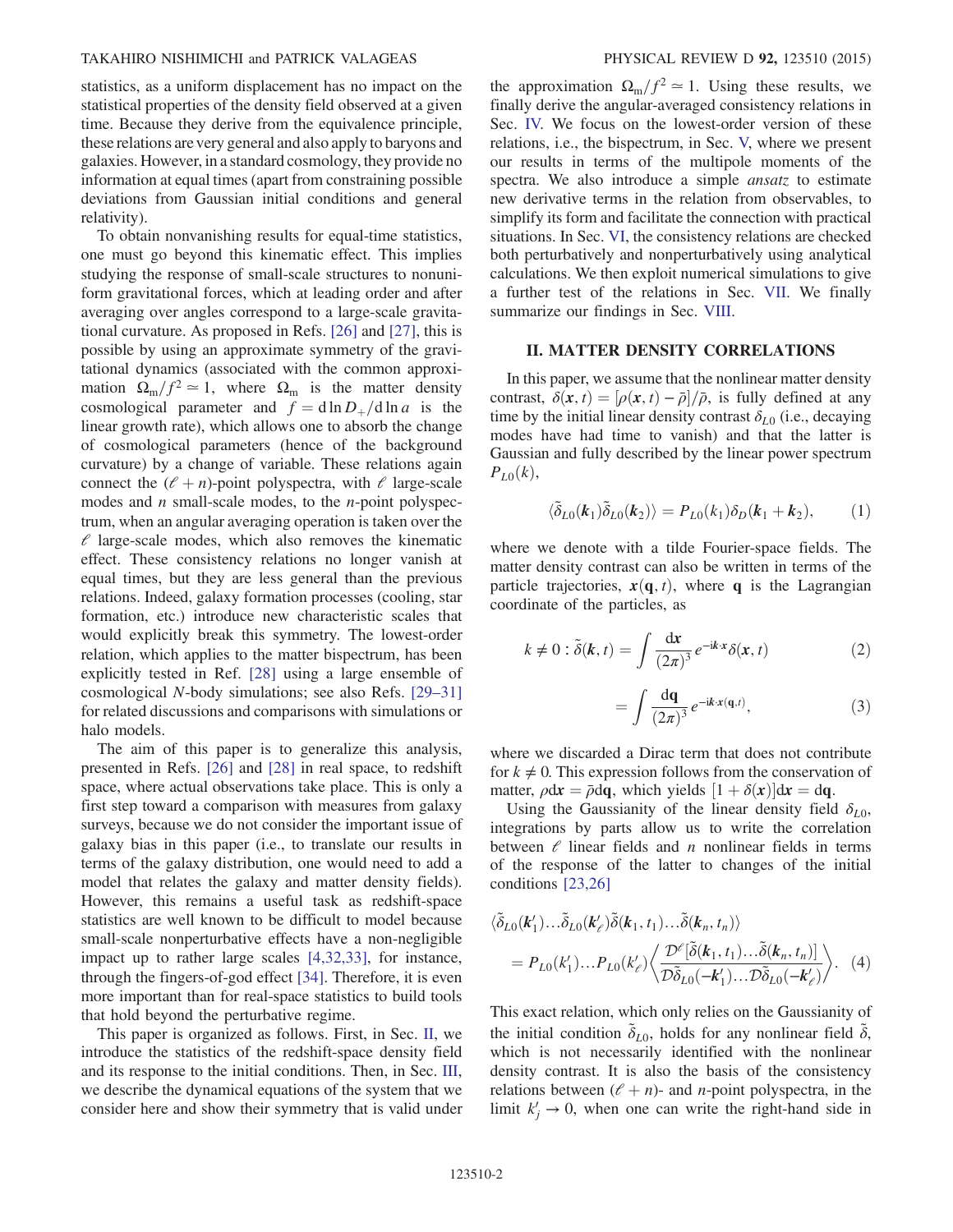terms of  $\langle \tilde{\delta}(\mathbf{k}_1, t_1) \dots \tilde{\delta}(\mathbf{k}_n, t_n) \rangle$  multiplied by some deter-<br>ministic prefactors or operators [17–23.26.27] ministic prefactors or operators [17–23,26,27].

In this paper, we extend the analysis presented in Ref.[26] for the real-space density field to the redshift-space density field. Because of the Doppler effect associated with the peculiar velocities, the radial position of cosmological objects (e.g., galaxies) is not exactly given by their redshift, interpreted as a distance within the uniform background cosmology. For instance, receding objects appear to have a slightly higher redshift than the one associated with their actual location, and one is led to introduce the redshift-space coordinate s defined as [33,35,36]

$$
s = x + \frac{v_r}{\dot{a}} \mathbf{e}_r,\tag{5}
$$

where  $e<sub>r</sub>$  is the radial unit vector along the line of sight (we use a plane-parallel approximation throughout this article),  $v_r$  is the line-of-sight component of the peculiar velocity  $v$ , and  $\dot{a} = da/dt$  is the time derivative of the scale factor  $a(t)$ . Then, the redshift-space density contrast  $\delta^s$  can be written in terms of the Lagrangian coordinate q of the particles as [33,36,37]

$$
k \neq 0: \tilde{\delta}^s(\mathbf{k}, t) = \int \frac{\mathrm{d}\mathbf{q}}{(2\pi)^3} e^{-i\mathbf{k}\cdot\mathbf{s}(\mathbf{q}, t)}, \tag{6}
$$

where we again discarded a Dirac term that does not contribute for  $k \neq 0$ . This is the same expression as Eq. (3) for the real-space density contrast  $\tilde{\delta}(k)$ , except that  $\mathbf{r}(\mathbf{a}, t)$  in the exponential is replaced by  $\mathbf{s}(\mathbf{a}, t)$  and it again  $x(\mathbf{q}, t)$  in the exponential is replaced by  $s(\mathbf{q}, t)$ , and it again follows from the conservation of matter,  $[1 + \delta^s(s)]ds = dq$ .<br>Then, the redshift-space generalization of Eq. (4) reads as Then, the redshift-space generalization of Eq. (4) reads as

$$
\langle \tilde{\delta}_{L0}(\mathbf{k}'_1) \dots \tilde{\delta}_{L0}(\mathbf{k}'_{\ell}) \tilde{\delta}^s(\mathbf{k}_1, t_1) \dots \tilde{\delta}^s(\mathbf{k}_n, t_n) \rangle
$$
  
=  $P_{L0}(k'_1) \dots P_{L0}(k'_{\ell}) \langle \frac{\mathcal{D}^{\ell}[\tilde{\delta}^s(\mathbf{k}_1, t_1) \dots \tilde{\delta}^s(\mathbf{k}_n, t_n)]}{\mathcal{D}\tilde{\delta}_{L0}(-\mathbf{k}'_1) \dots \mathcal{D}\tilde{\delta}_{L0}(-\mathbf{k}'_{\ell})} \rangle.$  (7)

As in Refs. [26,28], we focus on the relations obtained for  $\ell = 1$  by performing a spherical average over the angles of the large-scale wave number  $k'$ . This removes the leadingorder contribution, associated with a uniform displacement of small-scale structures by larger-scale modes, that vanishes for equal-time statistics  $(t_1 = ... = t_n)$  [17–23]. One is left with the next-order contribution, which does not vanish at equal times [26–28] and is associated with the change to the growth of small-scale structures in a perturbed mean density background, modulated by the larger-scale modes. In configuration space, this means that we consider angularaveraged quantities of the form [26,28]

$$
C_W^n = \int dx' W(x') \langle \delta_{L0}(x') \delta^s(s_1, t_1) \dots \delta^s(s_n, t_n) \rangle, \quad (8)
$$

which read in Fourier space as

$$
\tilde{C}_W^n = (2\pi)^3 \int \mathrm{d}\mathbf{k}' \tilde{W}(k') \langle \tilde{\delta}_{L0}(\mathbf{k}') \tilde{\delta}^s(\mathbf{k}_1, t_1) \dots \delta^s(\mathbf{k}_n, t_n) \rangle, \tag{9}
$$

where  $W(x')$  [and its Fourier transform  $\tilde{W}(k')$ ] is a large-<br>scale spherical window function Using Eq. (7), we obtain scale spherical window function. Using Eq. (7), we obtain

$$
C_W^n = \frac{\mathrm{d}}{\mathrm{d}\varepsilon_0}\bigg|_{\varepsilon_0=0} \langle \delta^s(s_1, t_1) \dots \delta^s(s_n, t_n) \rangle_{\varepsilon_0} \qquad (10)
$$

and a similar relation for  $\tilde{C}^n_{W}$ , where  $\langle \ldots \rangle_{\varepsilon_0}$  is the statistical<br>average with respect to the Gaussian initial conditions  $\delta$ average with respect to the Gaussian initial conditions  $\delta_{L0}$ , when the linear density field is modified as

$$
\delta_L(\mathbf{x}) \to \delta_L(\mathbf{x}) + \varepsilon_0 D_+(\mathit{t}) \int d\mathbf{x}' W(\mathit{x}') C_{L0}(\mathit{x}, \mathit{x}'), \qquad (11)
$$

where  $C_{L0}$  is the linear density contrast real-space correlation function. In the large-scale limit for the window function W, which corresponds to the limit  $k' \rightarrow 0$ , the integral over  $x'$  is independent of the position x in the smallscale region, at leading order in the ratio of scales, and the initial linear density contrast is merely shifted by a uniform amount,

$$
k' \to 0: \ \Delta \delta_{L0} = \varepsilon_0 \int \mathrm{d}\mathbf{x}' W(x') C_{L0}(x'). \tag{12}
$$

This corresponds to a change of the background mean density  $\bar{\rho}$ , which means that we must obtain the impact of a small change of  $\bar{\rho}$ , and hence of cosmological parameters, on the small-scale correlation  $\langle \delta^s(\mathbf{s}_1, t_1) \dots \delta^s(\mathbf{s}_n, t_n) \rangle$ .

# III. APPROXIMATE SYMMETRY OF THE COSMOLOGICAL GRAVITATIONAL DYNAMICS

On scales much smaller than the horizon, where the Newtonian approximation is valid, the equations of motion read as [38]

$$
\frac{\partial \delta}{\partial t} + \frac{1}{a} \nabla \cdot [(1+\delta)\mathbf{v}] = 0,\tag{13}
$$

$$
\frac{\partial v}{\partial t} + Hv + \frac{1}{a} (v \cdot \nabla)v = -\frac{1}{a} \nabla \phi,
$$
 (14)

$$
\nabla^2 \phi = 4\pi \mathcal{G} \bar{\rho} a^2 \delta. \tag{15}
$$

Here, we use the single-stream approximation to simplify the presentation, but our results remain valid beyond shell crossing. Linearizing these equations over  $\{\delta, v\}$ , one obtains the linear growth rates  $D_{+}(t)$ , which are the independent solutions of [4,38]

$$
\ddot{D} + 2H\dot{D} - 4\pi \mathcal{G}\bar{\rho}D = 0. \tag{16}
$$

Then, it is convenient to make the change of variables [5,26,39,40]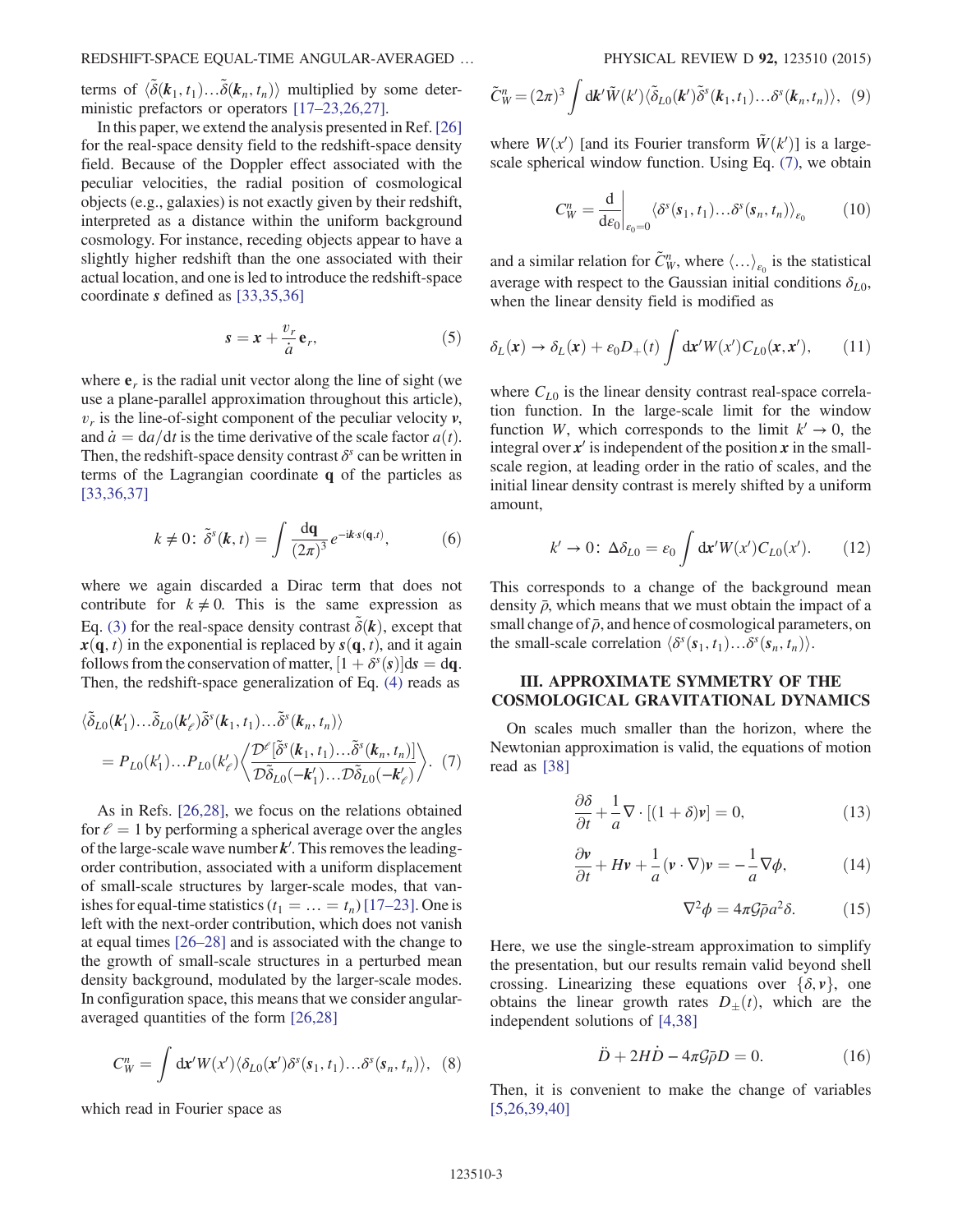$$
\eta = \ln D_+, \qquad \nu = \dot{a}f\mathbf{u}, \qquad \phi = (\dot{a}f)^2 \varphi, \quad (17)
$$

with

$$
f = \frac{\mathrm{d}\ln D_+}{\mathrm{d}\ln a} = \frac{a\dot{D}_+}{\dot{a}D_+},\tag{18}
$$

and the equations of motion read as

$$
\frac{\partial \delta}{\partial \eta} + \nabla \cdot [(1 + \delta)\mathbf{u}] = 0, \tag{19}
$$

$$
\frac{\partial \mathbf{u}}{\partial \eta} + \left(\frac{3\Omega_{\rm m}}{2f^2} - 1\right)\mathbf{u} + (\mathbf{u} \cdot \nabla)\mathbf{u} = -\nabla \varphi,\tag{20}
$$

$$
\nabla^2 \varphi = \frac{3\Omega_{\rm m}}{2f^2} \delta. \tag{21}
$$

Here,  $\Omega_{\rm m}(t)$  is the matter density cosmological parameter as a function of time, which obeys  $4\pi\mathcal{G}\bar{\rho} = (3/2)\Omega_{\rm m}H^2$ . As pointed out in Ref. [26], within the approximation  $\Omega_{\rm m}/f^2 \simeq 1$  (which is used by most perturbative approaches [4]), all explicit dependence on cosmology disappears from the equations of motion  $(19)$ – $(21)$ . This means that the dependence of the density and velocity fields on cosmology is fully absorbed by the change of variable (17). Then, a change of the background density, as in Eq. (12), can be absorbed through a change of the time-dependent functions  ${a(t), D_{+}(t), f(t)}$ , which enter the change of variables (17) [26].

Here, we used the single-stream approximation to simplify the presentation, but the results remain valid beyond shell crossing, as the dynamics of particle trajectories,  $x(\mathbf{q}, t)$ , follow the equation

$$
\frac{\partial^2 \mathbf{x}}{\partial \eta^2} + \left(\frac{3\Omega_{\rm m}}{2f^2} - 1\right) \frac{\partial \mathbf{x}}{\partial \eta} = -\nabla \varphi,\tag{22}
$$

where  $\varphi$  is the rescaled gravitational potential (21). This explicitly shows that they satisfy the same approximate symmetry. Therefore, our results are not restricted to the perturbative regime and also apply to small nonlinear scales governed by shell-crossing effects, as long as the approximation  $\Omega_{\rm m}/f^2 \simeq 1$  is sufficiently accurate (but this also means that we are restricted to scales dominated by gravity).

# IV. ANGULAR-AVERAGED CONSISTENCY RELATIONS

As described in Ref. [26], the impact of a small uniform change of the matter density background can be obtained by considering two universes with nearby background densities and scale factors,  $\{\bar{\rho}(t), a(t)\}$  and  $\{\bar{\rho}'(t), a'(t)\}$ , with

$$
\bar{\rho}a^3 = \bar{\rho}'a'^3 = \bar{\rho}_0, \qquad a' = a[1 - \epsilon(t)],
$$
  

$$
\bar{\rho}' = \bar{\rho}[1 + 3\epsilon(t)].
$$
\n(23)

Here and in the following, we only keep terms up to linear order over  $\epsilon$ . Then, writing the Friedmann equations for the two scale factors  $a(t)$  and  $a'(t)$  and linearizing over  $\epsilon$ , we find that  $\epsilon(t)$  must satisfy the same equation (16) as the linear find that  $\epsilon(t)$  must satisfy the same equation (16) as the linear growing mode [38]. Thus, we can write

$$
\epsilon(t) = D_+(t)\epsilon_0. \tag{24}
$$

For our purposes, the universe  $\{\bar{\rho}(t), a(t)\}\$ is the actual universe, with the zero-mean initial condition  $\delta_{L0}$ , to which is added the uniform density perturbation (12). To recover zero-mean density fluctuations, we must shift the background by the same amount. Thus, this new background  $\{\bar{\rho}'(t), a'(t)\}\$ is given by

$$
\epsilon_0 = \frac{1}{3} \Delta \delta_{L0} = \frac{\epsilon_0}{3} \int \mathrm{d}\mathbf{x}' W(x') C_{L0}(x'),\tag{25}
$$

where we used the last relation  $(23)$ , which gives, at linear order over  $\delta$  and  $\epsilon$ ,  $\delta_L = \delta'_L + 3\epsilon$ .<br>Because both frames refer to the

Because both frames refer to the same physical system, we have  $\mathbf{r}' = \mathbf{r} = a'\mathbf{x}' = a\mathbf{x}$ ,  $\bar{\rho}'(1+\delta') = \bar{\rho}(1+\delta)$ , where  $\mathbf{r} = \mathbf{r}'$  is the physical coordinate. Thus, we have the relations is the physical coordinate. Thus, we have the relations

$$
\mathbf{x}' = (1 + \epsilon)\mathbf{x}, \qquad \delta' = \delta - 3\epsilon(1 + \delta), \qquad \mathbf{v}' = \mathbf{v} + \dot{\epsilon}a\mathbf{x},
$$
\n(26)

where we used Eq. (23) and only kept terms up to linear order over  $\epsilon$ . In particular, we can check that, if the fields  $\{\delta', v', \phi'\}$  satisfy the equations of motion (13)–(15) in the prime satisfy the equations of motion  $(13)$ – $(15)$  in the primed frame, the fields  $\{\delta, v, \phi\}$  satisfy the equations of motion  $(13)$ – $(15)$  in the unprimed frame, with the gravitational potential transforming as  $\phi' = \phi - a^2(\ddot{\epsilon} + 2H\dot{\epsilon})x^2/2$ . This remains valid beyond the shell crossing; if the trajectories  $x'(\mathbf{q}, t)$  satisfy the equation of motion in the primed<br>frame the trajectories  $\mathbf{r}(\mathbf{q}, t) = (1 - \epsilon)\mathbf{r}'(\mathbf{q}, t)$  satisfy the frame, the trajectories  $x(\mathbf{q}, t) = (1 - \epsilon)x'(\mathbf{q}, t)$  satisfy the equation of motion in the unprimed frame equation of motion in the unprimed frame.

From the definition (5) and Eq. (26), we obtain the relation between the redshift-space coordinates,

$$
\mathbf{s}' = (1+\epsilon)\mathbf{s} + \frac{\dot{\epsilon}}{H} s_r \mathbf{e}_r,\tag{27}
$$

using  $a' = (1 - \epsilon)a$  and  $H' = H - \dot{\epsilon}$ . Then, using, for instance, the expressions (3) and (6), the real-space and the redshift-space density contrasts in the actual unprimed frame, with the uniform overdensity  $\Delta \delta_{L0} = 3\epsilon_0$ , can be written as [26]

$$
k \neq 0: \tilde{\delta}_{\epsilon_0}(k, t) = \tilde{\delta}[(1 - \epsilon)k, D_{+\epsilon_0}] \tag{28}
$$

and

$$
\tilde{\delta}_{\varepsilon_0}^s(\boldsymbol{k},t) = \tilde{\delta}^s \bigg[ (1-\epsilon)\boldsymbol{k} - \frac{\dot{\epsilon}}{H} k_r \mathbf{e}_r, D_{+\varepsilon_0}, f_{\varepsilon_0} \bigg], \quad (29)
$$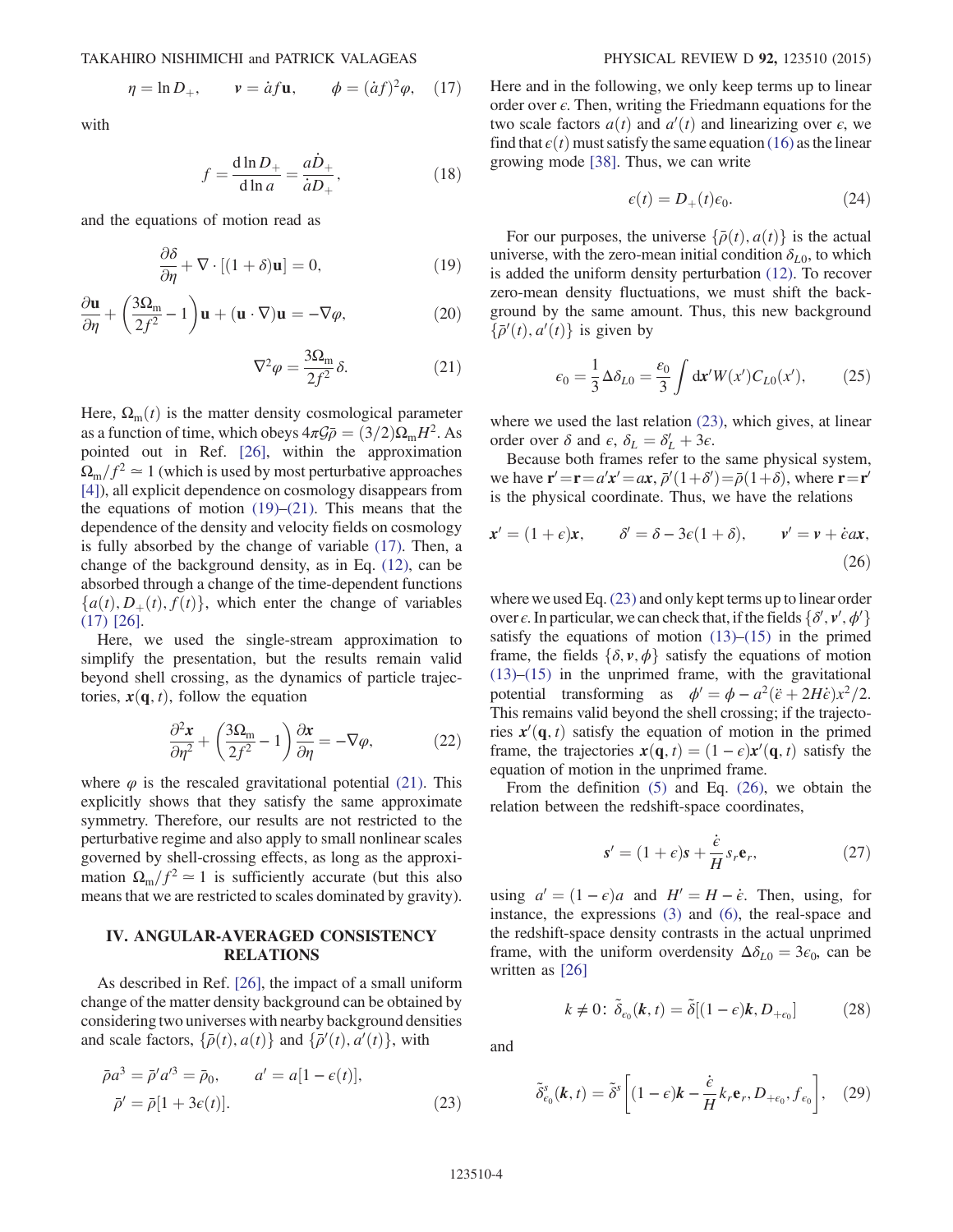where we disregarded a Dirac factor  $\delta_D(\mathbf{k})$  that does not contribute for  $k \neq 0$ . In Eqs. (28) and (29), the subscript  $\epsilon_0$ recalls that we consider the formation of large-scale structures in the actual universe to which is added the small uniform overdensity  $\Delta \delta_{L0} = 3\epsilon_0$ .

The physical meaning of the expression (28) directly follows from the mapping (26) and the independence on cosmology of the equations of motion  $(19)$ – $(21)$ , within the approximation  $\Omega_{\rm m}/f^2 \simeq 1$ . It means that in the primed universe, with the slightly higher background density  $\bar{\rho}' =$  $(1 + 3\epsilon)\bar{\rho}$  (focusing, for instance, on the case  $\epsilon > 0$ ), comoving distances  $x<sup>′</sup>$  show the small isotropic dilatation (26) [because the higher background density yields a higher gravitational force and a smaller scale factor  $a'(t)$ , whence<br>an isotropic contraction of wave numbers  $\mathbf{k}'$  while the linear an isotropic contraction of wave numbers  $k'$ , while the linear growth factor  $D_{+}(t)$  is also modified. Moreover, the approximate symmetry discussed in Sec. III implies that all time and cosmological dependence can be absorbed through the time coordinate  $D_+$ , if we work with the rescaled field  $\{\delta, \mathbf{u}, \varphi\}$  of Eq. (17). This is denoted by the rescaled time coordinate  $D_{+\epsilon_0}$  in the right-hand side of Eq. (28), where the subscript  $\epsilon_0$  recalls that we must take into account the impact of the modified background onto the linear growth factor.

For the redshift-space density contrast (29), two new effects arise, as compared with the real-space density contrast (28). First, the mapping  $s \leftrightarrow s'$  is no longer isotropic because of the peculiar velocity component along the line of sight, see Eq. (27), which also leads to an anisotropic relationship  $k \leftrightarrow k'$ . Second, in addition to the time coordinate  $D_{+}$ , the redshift-space density contrast involves the new quantity  $f(t)$ . This follows from the definition (5), which can be written in terms of the rescaled velocity field  $\bf{u}$  of Eq. (17) as

$$
s = x + \frac{v_r}{\dot{a}} \mathbf{e}_r = x + fu_r \mathbf{e}_r.
$$
 (30)

This shows that, in addition to the rescaled term  $u_r$ , which only depends on time and cosmology through the time coordinate  $D_{+}$ , within the approximate symmetry of Sec. III, the line-of-sight component explicitly involves a time- and cosmology-dependent factor  $f(t)$ , which must be taken into account in Eq. (29).

Then, to derive the angular-averaged consistency relations through Eq. (10), we simply need to use Eq. (29) to obtain the derivative of the redshift-space density contrast with respect to  $\epsilon_0$  and next to use Eq. (25). This yields

$$
\frac{\partial \tilde{\delta}^s(\mathbf{k})}{\partial \epsilon_0} = \frac{\partial D_{+\epsilon_0}}{\partial \epsilon_0} \frac{\partial \tilde{\delta}^s}{\partial D_+} + \frac{\partial f_{\epsilon_0}}{\partial \epsilon_0} \frac{\partial \tilde{\delta}^s}{\partial f} \n- D_+(t)\mathbf{k} \cdot \frac{\partial \tilde{\delta}^s}{\partial \mathbf{k}} - f D_+ k_r \frac{\partial \tilde{\delta}^s}{\partial k_r},
$$
\n(31)

where we disregarded a Dirac factor that does not contribute for wave numbers  $k \neq 0$ .

As found in Refs. [26,41], the derivative of the linear growth factor reads as

$$
\left. \frac{\partial D_{+\epsilon_0}}{\partial \epsilon_0} \right|_{\epsilon_0 = 0} = \frac{13}{7} D_+(t)^2. \tag{32}
$$

This corresponds to  $D'_{+} = D_{+} + (13/7)D_{+}^{2}\epsilon_{0}$  for the linear<br>growing mode in the primed frame, while  $a' = a - D_{+} a \epsilon_{0}$ growing mode in the primed frame, while  $a' = a - D_+ a \epsilon_0$ and  $H' = H - \dot{D}_{+} \epsilon_0$ . From the definition (18), we obtain  $f' = f + f(13/7D_+ + D_+/H)\epsilon_0$ , whence

$$
\left. \frac{\partial f_{\epsilon_0}}{\partial \epsilon_0} \right|_{\epsilon_0 = 0} = f D_+ \left( \frac{13}{7} + f \right). \tag{33}
$$

Therefore, Eq. (31) gives

$$
\frac{\partial \tilde{\delta}^s(\mathbf{k})}{\partial \epsilon_0} = \frac{13}{7} D_+(t)^2 \frac{\partial \tilde{\delta}^s}{\partial D_+} + f D_+\left(\frac{13}{7} + f\right) \frac{\partial \tilde{\delta}^s}{\partial f}
$$

$$
- D_+(t) \mathbf{k} \cdot \frac{\partial \tilde{\delta}^s}{\partial \mathbf{k}} - f D_+ k_r \frac{\partial \tilde{\delta}^s}{\partial k_r}.
$$
(34)

Of course, when we set  $f$  to zero, we recover the expression of the derivative with respect to  $\epsilon_0$  of the real-space density contrast  $\tilde{\delta}$  [26]. In configuration space, this reads as

$$
\frac{\partial \delta^s(s)}{\partial \epsilon_0} = D_+ \left[ \frac{13}{7} \frac{\partial}{\partial \ln D_+} + \left( \frac{13}{7} + f \right) f \frac{\partial}{\partial f} + 3 + f + s \cdot \frac{\partial}{\partial s} + f s_r \frac{\partial}{\partial s_r} \right] \delta^s(s).
$$
 (35)

Next, from Eqs. (10) and (25), we obtain as for the realspace correlations [26]

$$
C_W^n = \int dx' W(x') C_{L0}(x') \sum_{i=1}^n \frac{D_{+i}}{3} \left[ 3 + f_i + \frac{13}{7} \frac{\partial}{\partial \ln D_{+i}} \right. + \left( \frac{13}{7} + f_i \right) f_i \frac{\partial}{\partial f_i} + \left( s_i - \frac{1}{n} \sum_{j=1}^n s_j \right) \cdot \frac{\partial}{\partial s_i} + f_i \left( s_{ri} - \frac{1}{n} \sum_{j=1}^n s_{rj} \right) \frac{\partial}{\partial s_{ri}} \left| \langle \delta^s(s_1, t_1) \dots \delta(s_n, t_n) \rangle. \tag{36}
$$

The counterterms of the form  $-1/n\sum_j s_j$  ensure that all expressions are invariant with respect to uniform translations [by explicitly setting the small-scale region at the center of the large-scale perturbation (11)]. They are irrelevant for equal-time statistics,  $t_1 = ... = t_n$ , where factors of the form  $\sum_i s_i \cdot \frac{\partial}{\partial s_i} \langle \tilde{\delta}_1^s ... \tilde{\delta}_n^s \rangle$  are already invariant with respect to uniform translations.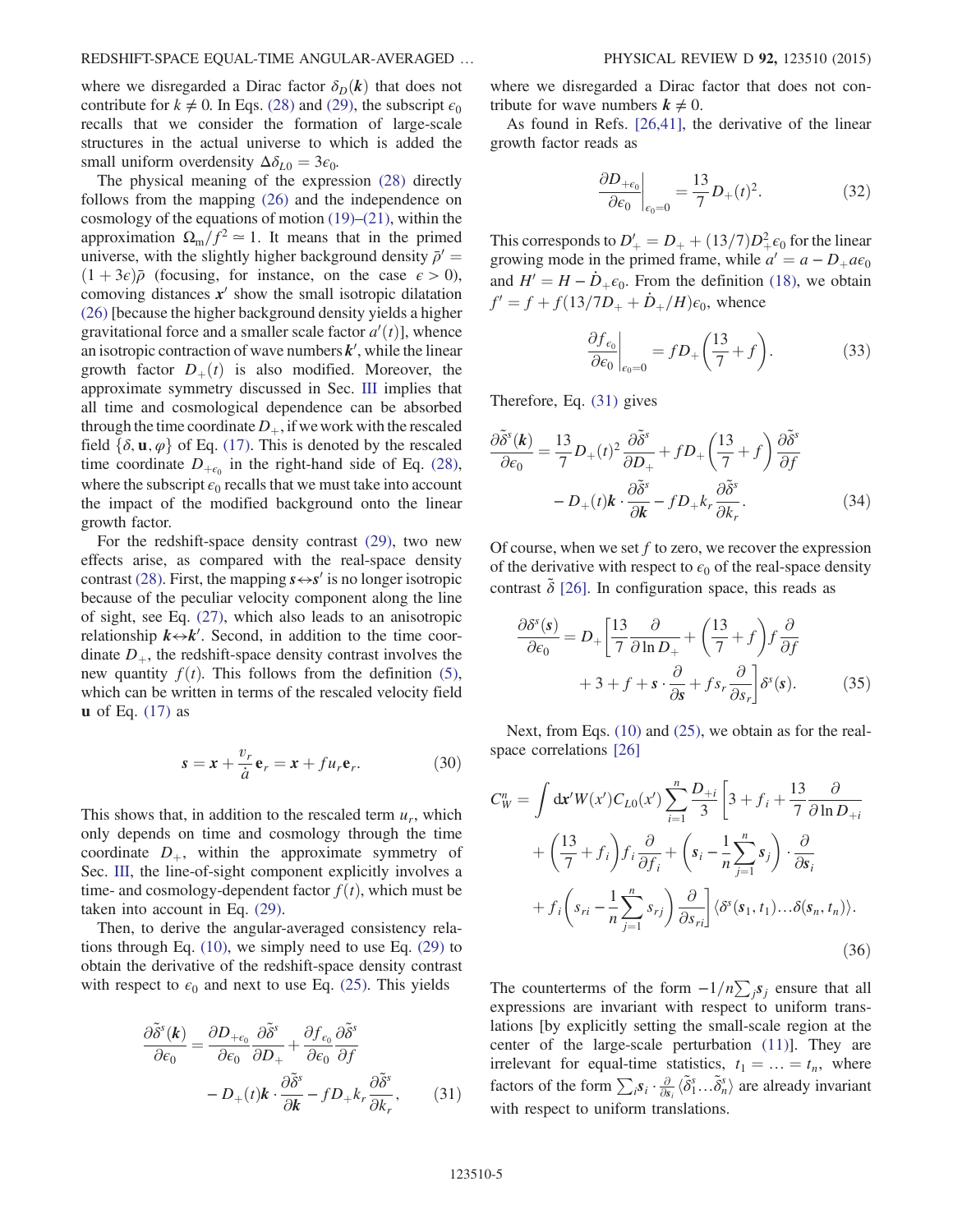#### TAKAHIRO NISHIMICHI and PATRICK VALAGEAS PHYSICAL REVIEW D 92, 123510 (2015)

The comparison with Eq. (8) gives, after writing the correlations in terms of Fourier-space polyspectra,

$$
\int \frac{d\Omega_{k'}}{4\pi} \langle \tilde{\delta}_{L0}(k') \tilde{\delta}^{s}(k_{1}, t_{1}) \dots \tilde{\delta}^{s}(k_{n}, t_{n}) \rangle'_{k' \to 0} = P_{L0}(k') \sum_{i=1}^{n} D_{+i} \left[ \frac{1}{n} + \frac{f_{i}}{3n} + \frac{13}{21} \frac{\partial}{\partial \ln D_{+i}} + \left( \frac{13}{7} + f_{i} \right) \frac{f_{i}}{3} \frac{\partial}{\partial f_{i}} - \sum_{j=1}^{n} \left( \delta_{i,j}^{K} - \frac{1}{n} \right) \frac{k_{i}}{3} \cdot \frac{\partial}{\partial k_{j}} - f_{i} \sum_{j=1}^{n} \left( \delta_{i,j}^{K} - \frac{1}{n} \right) \frac{k_{ri}}{3} \frac{\partial}{\partial k_{rj}} \right] \langle \tilde{\delta}^{s}(k_{1}, t_{1}) \dots \tilde{\delta}^{s}(k_{n}, t_{n}) \rangle',
$$
\n(37)

where  $\Omega_{k'}$  is the unit vector along the direction of  $k'$  and  $\delta_{i,j}^K$ is the Kronecker symbol. The subscript  $k' \rightarrow 0$  recalls that this relation only gives the leading-order term in the largescale limit  $k' \rightarrow 0$ , whereas the wave numbers  $\{k_1, ..., k_n\}$ are fixed and may be within the nonlinear regime. Here, we denoted with a prime the reduced polyspectra, defined as

$$
\langle \tilde{\delta}^s(\boldsymbol{k}_1) \dots \tilde{\delta}^s(\boldsymbol{k}_n) \rangle = \langle \tilde{\delta}^s(\boldsymbol{k}_1) \dots \tilde{\delta}^s(\boldsymbol{k}_n) \rangle' \delta_D(\boldsymbol{k}_1 + \dots + \boldsymbol{k}_n),
$$
\n(38)

where we explicitly factor out the Dirac factor associated with statistical homogeneity. In particular, this means that

 $\langle \tilde{\delta}^s(\mathbf{k}_1) \dots \tilde{\delta}^s(\mathbf{k}_n) \rangle'$  can be written as a function of the  $n-1$ <br>wave numbers  $\{ \mathbf{k}, \dots, \mathbf{k} \}$  only wave numbers  $\{k_1, \ldots, k_{n-1}\}\$  only.

On large scales, we recover the linear theory [4,35], with  $\tilde{\delta}(k',t') \approx D_+(t') \tilde{\delta}_{L0}(k')$  and  $\tilde{\delta}^s(k',t') \approx D_+(t') \tilde{\delta}_{L0}(k') \times$ <br>(1+ $f'(n'^2)$ ) where u' is the cosine of the wave number  $k'$  $(1+f'\mu'^2)$ , where  $\mu'$  is the cosine of the wave number **k**' with the line of sight as in with the line of sight, as in

$$
\mu = \frac{k \cdot e_r}{k}.\tag{39}
$$

Therefore, Eq. (37) also gives

$$
\int \frac{d\Omega_{k'}}{4\pi} \left\langle \frac{\tilde{\delta}^{s}(k',t')}{1+f'\mu'^{2}} \tilde{\delta}^{s}(k_{1},t_{1}) \dots \tilde{\delta}^{s}(k_{n},t_{n}) \right\rangle_{k'\to 0}^{\prime} = P_{L}(k',t') \sum_{i=1}^{n} \frac{D_{+i}}{D'_{+}} \left[ \frac{1}{n} + \frac{f_{i}}{3n} + \frac{13}{21} \frac{\partial}{\partial \ln D_{+i}} + \left( \frac{13}{7} + f_{i} \right) \frac{f_{i}}{3} \frac{\partial}{\partial f_{i}} - \sum_{j=1}^{n} \left( \delta_{i,j}^{K} - \frac{1}{n} \right) \frac{k_{i}}{3} \frac{\partial}{\partial k_{r}} - f_{i} \sum_{j=1}^{n} \left( \delta_{i,j}^{K} - \frac{1}{n} \right) \frac{k_{ri}}{3} \frac{\partial}{\partial k_{rj}} \right] \langle \tilde{\delta}^{s}(k_{1},t_{1}) \dots \tilde{\delta}^{s}(k_{n},t_{n}) \rangle^{\prime}.
$$
\n(40)

When all times are equal,  $t' = t_1 = \ldots = t_n \equiv t$ , this simplifies as

$$
\int \frac{d\Omega_{k'}}{4\pi} \left\langle \frac{\tilde{\delta}^{s}(k')}{1 + f\mu'^{2}} \tilde{\delta}^{s}(k_{1}) \dots \tilde{\delta}^{s}(k_{n}) \right\rangle_{k' \to 0}^{\prime} = P_{L}(k') \left[ 1 + \frac{f}{3} + \frac{13}{21} \frac{\partial}{\partial \ln D_{+}} + \left( \frac{13}{7} + f \right) \frac{f}{3} \frac{\partial}{\partial f} - \sum_{i=1}^{n} \frac{k_{i}}{3} \frac{\partial}{\partial k_{i}} - f \sum_{i=1}^{n} \frac{k_{ri}}{3} \frac{\partial}{\partial k_{ri}} \right] \langle \tilde{\delta}^{s}(k_{1}) \dots \tilde{\delta}^{s}(k_{n}) \rangle^{\prime}.
$$
 (41)

### V. BISPECTRUM

# A. Relation in  $\{k, \mu^2\}$  space

The lowest-order equal-time consistency relation obtained from Eq. (41) corresponds to  $n = 2$ , that is, the bispectrum built from the correlation between two smallscale modes and one large-scale mode. We define the bispectrum as in Eq. (38),

$$
\langle \tilde{\delta}^s(\boldsymbol{k}_1) \tilde{\delta}^s(\boldsymbol{k}_1) \tilde{\delta}^s(\boldsymbol{k}_1) \rangle = B^s(\boldsymbol{k}_1, \boldsymbol{k}_2, \boldsymbol{k}_3) \delta_D(\boldsymbol{k}_1 + \boldsymbol{k}_2 + \boldsymbol{k}_3). \tag{42}
$$

In contrast with the real-space bispectrum,  $B(k_1, k_2, k_3)$ , which only depends on the lengths of the three wave numbers  $\{k_1, k_2, k_3\}$  thanks to statistical isotropy, the redshift-space bispectrum also depends on angles because the velocity component along the line of sight breaks the isotropy. Then, Eq. (41) yields

$$
\int \frac{d\Omega_{k'}}{4\pi} \frac{B^{s}(k', k - k'/2, -k - k'/2)_{k' \to 0}}{1 + f\mu'^{2}} \n= P_{L}(k') \left[ 1 + \frac{f}{3} + \frac{13}{21} \frac{\partial}{\partial \ln D_{+}} + \left( \frac{13}{7} + f \right) \frac{f}{3} \frac{\partial}{\partial f} \n- \frac{1 + f\mu^{2}}{3} \frac{\partial}{\partial \ln k} - \frac{f}{3} 2\mu^{2} (1 - \mu^{2}) \frac{\partial}{\partial \mu^{2}} \right] P^{s}(k, \mu^{2}).
$$
\n(43)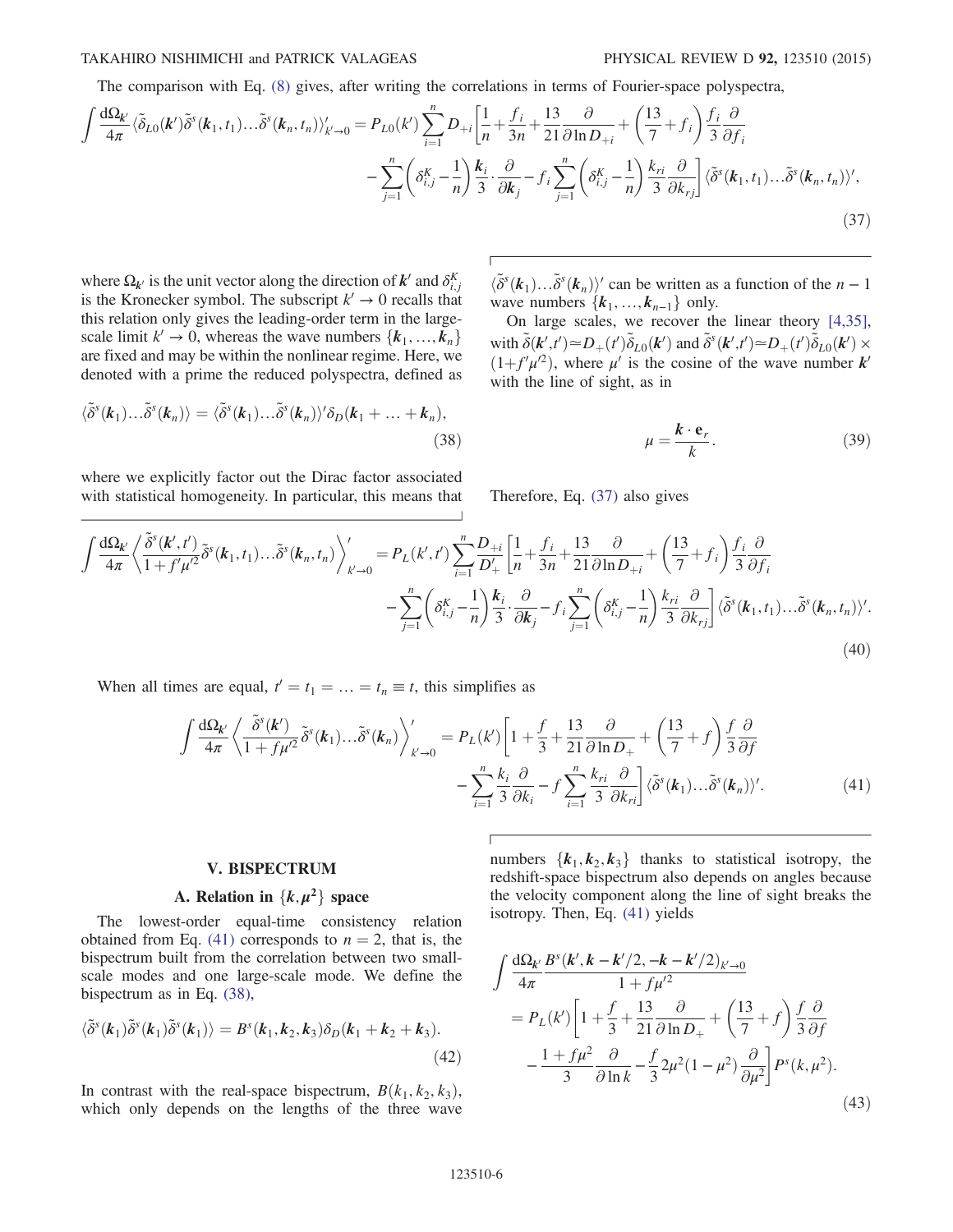Here, we used the symmetries of the redshift-space power spectrum to write  $P<sup>s</sup>(k)$  as a function of k and  $\mu<sup>2</sup>$ . In Eq. (43), the power spectrum is written as a function of time through the functions  $D_+$  and f, that is,

$$
P^{s}(k; t) = P^{s}(k, \mu^{2}; D_{+}, f).
$$
 (44)

In particular, in the linear regime, we have the well-known expression

$$
P_L^s(\mathbf{k};t) = D_+^2 P_{L0}(k)(1 + f\mu^2)^2, \tag{45}
$$

where  $P_{L0}$  is the linear real-space power spectrum today. When  $f = 0$ , the relation (43) recovers the real-space consistency relation, as it should.

#### B. Multipole expansion

The consistency relation (43) is written for a given value of k and  $\mu$ . In practice, rather than considering the redshift-space power spectrum over a grid of  $\mu$ , one often expands the dependence on  $\mu$  over Legendre polynomials. Thus, we write the nonlinear redshift-space power spectrum as

$$
P^{s}(k) = P^{s}(k, \mu^{2}) = \sum_{\ell=0}^{\infty} P^{s}_{2\ell}(k) L_{2\ell}(\mu), \qquad (46)
$$

where  $L_{\ell}(\mu)$  is the Legendre polynomial of order  $\ell$ . Only even orders contribute to this expansion because  $P<sup>s</sup>$  is an even function of  $\mu$ . Substituting into Eq. (43), we obtain

$$
\frac{4\ell+1}{2} \int_{-1}^{1} d\mu L_{2\ell}(\mu) \int \frac{d\Omega_{k'}}{4\pi} \frac{B^{s}(k', k-\frac{k'}{2}, -k-\frac{k'}{2})_{k'\to 0}}{1+f\mu'^{2}}
$$
\n
$$
= P_{L}(k') \Biggl\{ \Biggl[ 1 + \frac{f}{3} + \frac{13}{21} \frac{\partial}{\partial \ln D_{+}} + \Biggl( \frac{13}{7} + f \Biggr) \frac{f}{3} \frac{\partial}{\partial f} - \frac{1}{3} \frac{\partial}{\partial \ln k} \Biggr] P_{2\ell}^{s}(k) - \frac{f}{3} \frac{\partial}{\partial \ln k} \Biggl[ \frac{(2\ell-1)2\ell}{(4\ell-3)(4\ell-1)} P_{2\ell-2}^{s} + \frac{(8\ell^{2}+4\ell-1)}{(4\ell-1)(4\ell+3)} P_{2\ell}^{s} + \frac{(2\ell+1)(2\ell+2)}{(4\ell+3)(4\ell+5)} P_{2\ell+2}^{s} \Biggr] - \frac{f}{3} \Biggl[ -\frac{(2\ell-2)(2\ell-1)2\ell}{(4\ell-3)(4\ell-1)} P_{2\ell-2}^{s} + \frac{(2\ell(2\ell+1))}{(4\ell-1)(4\ell+3)} P_{2\ell}^{s} + \frac{(2\ell+1)(2\ell+2)(2\ell+3)}{(4\ell+3)(4\ell+5)} P_{2\ell+2}^{s} \Biggr] \Biggr\} . \tag{47}
$$

For the first two multipoles,  $2\ell = 0$  and  $2\ell = 2$ , this yields

$$
\int_{-1}^{1} \frac{d\mu}{2} \int \frac{d\Omega_{k'}}{4\pi} \frac{B_{k'\to 0}^s}{1 + f\mu'^2} = P_L(k') \left\{ \left[ 1 + \frac{f}{3} + \frac{13}{21} \frac{\partial}{\partial \ln D_+} + \left( \frac{13}{7} + f \right) \frac{f}{3} \frac{\partial}{\partial f} - \frac{1}{3} \frac{\partial}{\partial \ln k} \right] P_0^s(k) - \frac{2f}{15} P_2^s(k) - \frac{f}{3} \frac{\partial}{\partial \ln k} \left[ \frac{1}{3} P_0^s(k) + \frac{2}{15} P_2^s(k) \right] \right\} \tag{48}
$$

and

$$
\frac{5}{2} \int_{-1}^{1} d\mu L_{2}(\mu) \int \frac{d\Omega_{k'}}{4\pi} \frac{B_{k'\to 0}^{s}}{1 + f\mu'^{2}} = P_{L}(k') \left\{ \left[ 1 + \frac{f}{3} + \frac{13}{21} \frac{\partial}{\partial \ln D_{+}} + \left( \frac{13}{7} + f \right) \frac{f}{3} \frac{\partial}{\partial f} - \frac{1}{3} \frac{\partial}{\partial \ln k} \right] P_{2}^{s}(k) - \frac{f}{3} \frac{\partial}{\partial \ln k} \left[ \frac{2}{3} P_{0}^{s}(k) + \frac{11}{21} P_{2}^{s}(k) + \frac{4}{21} P_{4}^{s}(k) \right] - \frac{f}{3} \left[ \frac{2}{7} P_{2}^{s}(k) + \frac{20}{21} P_{4}^{s}(k) \right] \right\}.
$$
 (49)

# C. f derivative

# 1. Relations in  $\{k, \mu^2\}$  space

In practice, we cannot directly measure the derivative with respect to  $f$  of the redshift-space power spectrum because the time derivative combines the derivatives with respect to  $D_+$  and f. Therefore, the expression (43) can only be applied to analytical models, where the dependences on  $D_+$  and f are explicitly known. To obtain an expression that can be applied to numerical or observed power spectra, we must write the derivative with respect to f in terms of observed time or space coordinates. Since the redshift-space power spectrum must coincide with the realspace power spectrum when either f or  $\mu^2$  vanishes, each factor f (respectively,  $\mu^2$ ) must appear in combination with a power of  $\mu^2$  (respectively, f). Here, we make the *ansatz* that the dependence on f and  $\mu^2$  only appears through the combination  $f\mu^2$ , which is exact at the linear order (45) (but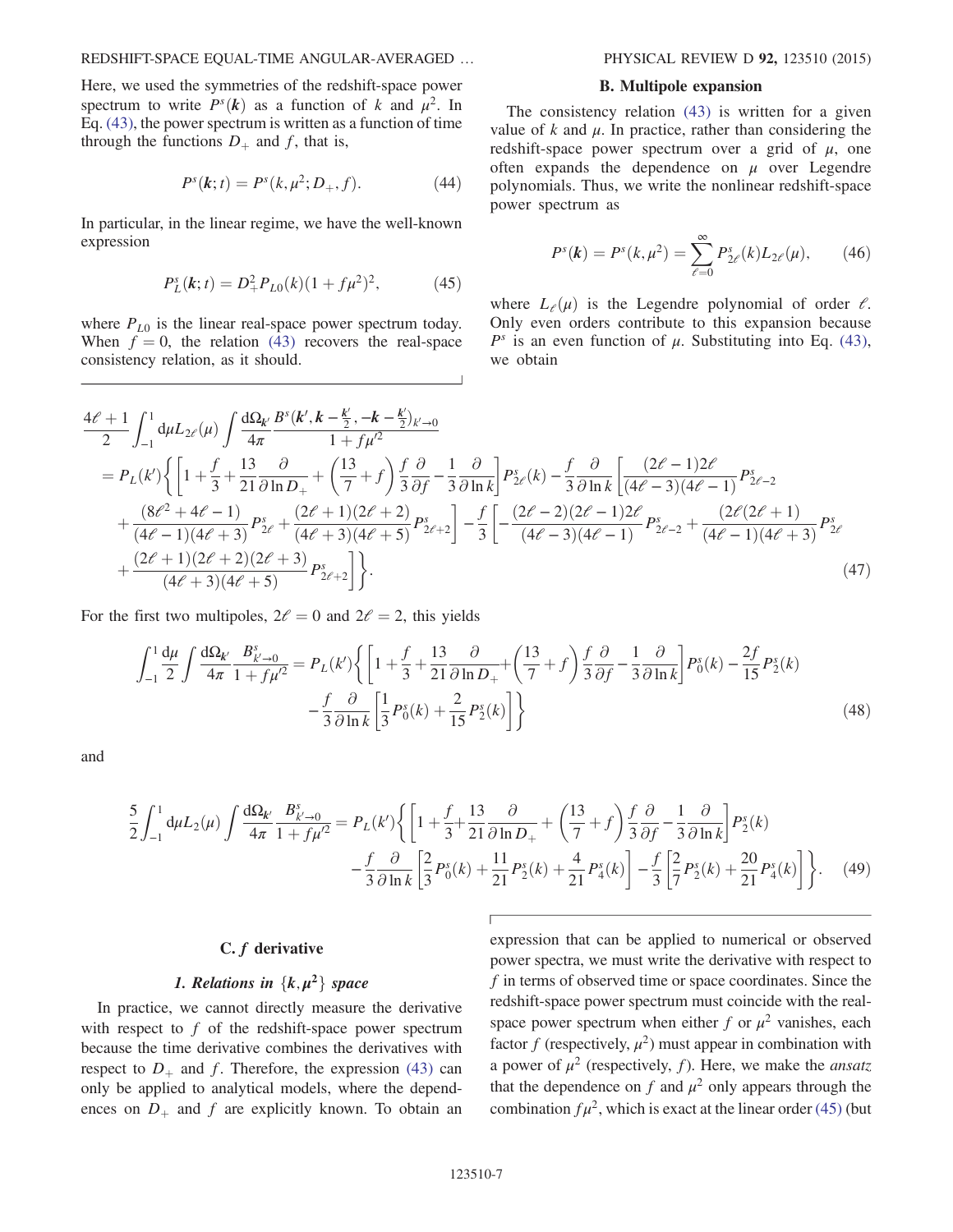at higher-order terms of the form  $f\mu^4$ ,  $f\mu^6$ , ..., might appear). This gives

$$
P^{s}(k,t) = P^{s}(k, f\mu^{2}; D_{+}) \text{ implies } f\frac{\partial P^{s}}{\partial f} = \mu^{2} \frac{\partial P^{s}}{\partial \mu^{2}}.
$$
\n(50)

This allows us to write Eq. (43) as

$$
\int \frac{d\Omega_{k'}}{4\pi} \frac{B^{s}(k', k - k'/2, -k - k'/2)}{1 + f\mu'^2}
$$
  
=  $P_{L}(k') \left[ 1 + \frac{f}{3} + \frac{13}{21} \frac{\partial}{\partial \ln D_{+}} - \frac{1 + f\mu^{2}}{3} \frac{\partial}{\partial \ln k} + \left( \frac{13}{7} - f + 2f\mu^{2} \right) \frac{\mu^{2}}{3} \frac{\partial}{\partial \mu^{2}} \right] P^{s}(k, f\mu^{2}; D_{+}).$  (51)

In practice, we only measure the dependence of the power spectrum with respect to time  $t$ , or scale factor  $a(t)$ , and wave number coordinates  $\{k, \mu\}$ . Then, writing  $\partial/\partial t = \dot{D}_+\partial/\partial D_+ + f\partial/\partial f$  and using Eq. (50), we obtain

$$
\frac{\partial P^s}{\partial \ln D_+} = \frac{1}{f} \left[ \frac{\partial P^s}{\partial \ln a} - \frac{a\dot{f}}{\dot{a}f} \mu^2 \frac{\partial P^s}{\partial \mu^2} \right],\tag{52}
$$

which gives

$$
\int \frac{d\Omega_{k'}}{4\pi} \frac{B^{s}(k', k - k'/2, -k - k'/2)}{1 + f\mu'^2} \n= P_{L}(k') \left[ 1 + \frac{f}{3} + \frac{13}{21f} \frac{\partial}{\partial \ln a} - \frac{1 + f\mu^2}{3} \frac{\partial}{\partial \ln k} + \left( \frac{13}{7} - f + 2f\mu^2 - \frac{13af}{7af^2} \right) \frac{\mu^2}{3} \frac{\partial}{\partial \mu^2} \right] P^{s}(k, \mu^2; a).
$$
\n(53)

Using the approximation  $\Omega_{\rm m}/f^2 \simeq 1$ , we might simplify Eq. (53) by writing  $\dot{f} \approx \frac{\dot{D}_+}{D_+}[-2 + f/2 + 3f^2/2]$ . However, this introduces an additional source of error, and at redshift  $z = 0.35$ , this gives a 15% error on f. We checked numerically that this can lead to violations of the consistency relations by factors as large as 3 or as small as 0.5. Therefore, we keep the expression (53) in the following. [The impact of the approximation  $\Omega_{\rm m}/f^2 \simeq 1$  is greater on the explicit factor  $\dot{f}$  in Eq. (53) than on the consistency relation itself, which also relied on this approximation, because the factor  $f$  is evaluated at the observed redshift, whereas the consistency relation involves the behavior of the growing modes over all previous redshifts, following the growth of density fluctuations, which damps the impact of late-time behaviors.]

#### 2. Multipole expansions

We can again write the relations (51) and (53) in terms of the multipole expansion (46). For the first two multipoles, Eq. (51) leads to

$$
\int_{-1}^{1} \frac{d\mu}{2} \int \frac{d\Omega_{k'}}{4\pi} \frac{B_{k'\to 0}^s}{1 + f\mu'^2} = P_L(k') \left\{ \left[ 1 + \frac{f}{3} + \frac{13}{21} \frac{\partial}{\partial \ln D_+} - \frac{1}{3} \frac{\partial}{\partial \ln k} \right] P_0^s(k) - \frac{f}{3} \frac{\partial}{\partial \ln k} \left[ \frac{1}{3} P_0^s(k) + \frac{2}{15} P_2^s(k) \right] + \frac{65 + 7f}{210} P_2^s(k) + \frac{13 + 7f}{42} \sum_{\ell=2}^{\infty} P_{2\ell}^s(k) \right\} \tag{54}
$$

and

$$
\frac{5}{2} \int_{-1}^{1} d\mu L_{2}(\mu) \int \frac{d\Omega_{k'}}{4\pi} \frac{B_{k'-0}^{s}}{1 + f\mu'^{2}} = P_{L}(k') \left\{ \left[ 1 + \frac{f}{3} + \frac{13}{21} \frac{\partial}{\partial \ln D_{+}} - \frac{1}{3} \frac{\partial}{\partial \ln k} \right] P_{2}^{s}(k) - \frac{f}{3} \frac{\partial}{\partial \ln k} \left[ \frac{2}{3} P_{0}^{s}(k) + \frac{11}{21} P_{2}^{s}(k) + \frac{4}{21} P_{4}^{s}(k) \right] + \frac{13 + 5f}{21} P_{2}^{s}(k) + \frac{195 + 65f}{126} P_{4}^{s}(k) + \frac{65 + 35f}{42} \sum_{\ell=3}^{\infty} P_{2\ell}^{s}(k) \right\},
$$
\n(55)

while Eq. (53) leads to

$$
\int_{-1}^{1} \frac{d\mu}{2} \int \frac{d\Omega_{k'}}{4\pi} \frac{B_{k'-0}^s}{1 + f\mu'^2} = P_L(k') \left\{ \left[ 1 + \frac{f}{3} + \frac{13}{21f} \frac{\partial}{\partial \ln a} - \frac{1}{3} \frac{\partial}{\partial \ln k} \right] P_0^s(k) - \frac{f}{3} \frac{\partial}{\partial \ln k} \left[ \frac{1}{3} P_0^s(k) + \frac{2}{15} P_2^s(k) \right] + \left( \frac{13}{42} + \frac{f}{30} - \frac{13a\dot{f}}{42\dot{a}f^2} \right) P_2^s(k) + \left( \frac{13}{42} + \frac{f}{6} - \frac{13a\dot{f}}{42\dot{a}f^2} \right) \sum_{\ell=2}^{\infty} P_{2\ell}^s(k) \right\}
$$
(56)

and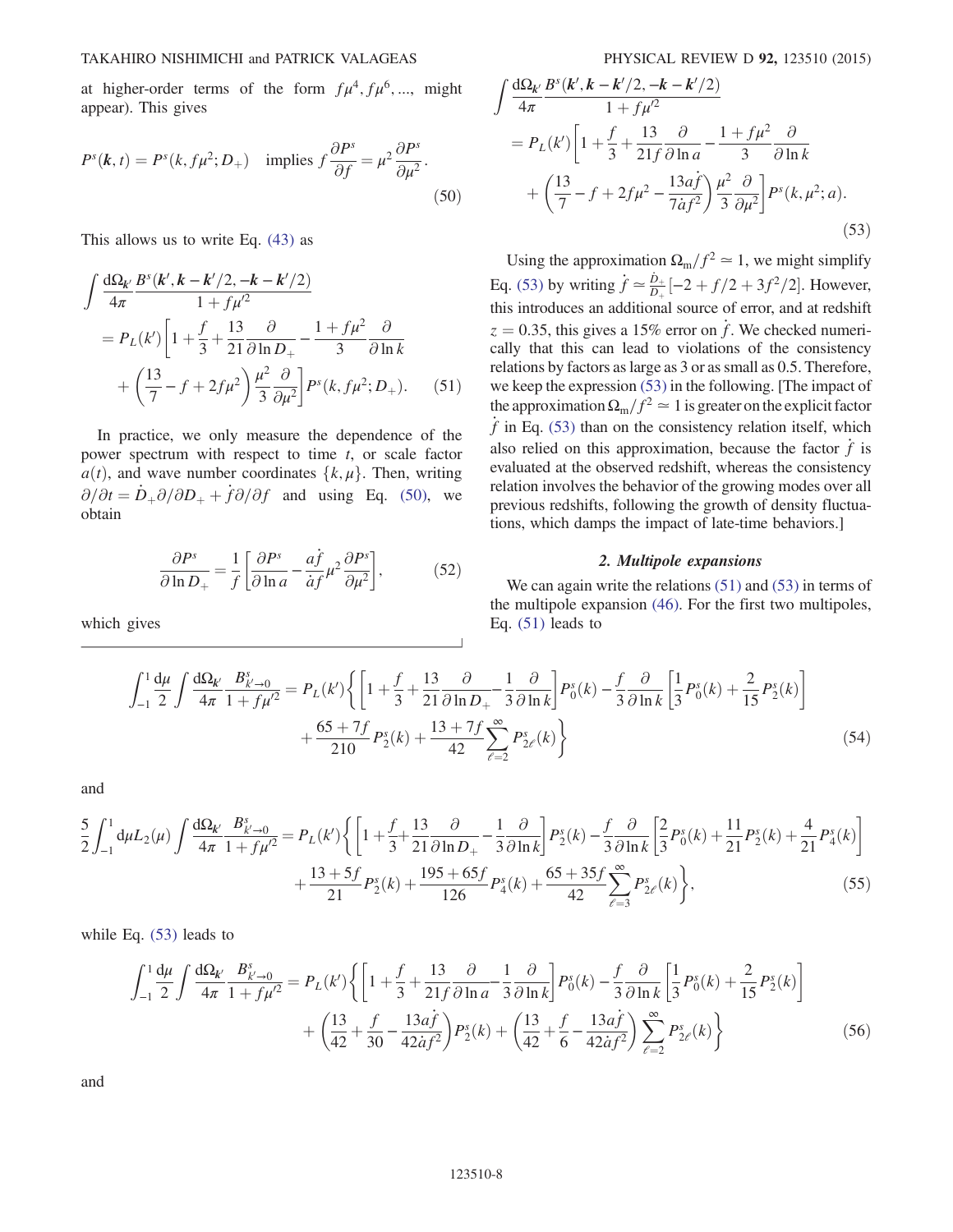REDSHIFT-SPACE EQUAL-TIME ANGULAR-AVERAGED ... PHYSICAL REVIEW D 92, 123510 (2015)

$$
\frac{5}{2} \int_{-1}^{1} d\mu L_{2}(\mu) \int \frac{d\Omega_{k'}}{4\pi} \frac{B_{k'\to 0}^{s}}{1+f\mu'^{2}} = P_{L}(k') \Biggl\{ \Biggl[ 1 + \frac{f}{3} + \frac{13}{21f} \frac{\partial}{\partial \ln a} - \frac{1}{3} \frac{\partial}{\partial \ln k} \Biggr] P_{2}(k) - \frac{f}{3} \frac{\partial}{\partial \ln k} \Biggl[ \frac{2}{3} P_{0}^{s}(k) + \frac{11}{21} P_{2}^{s}(k) + \frac{4}{21} P_{4}^{s}(k) \Biggr] + \Biggl( \frac{13}{21} + \frac{5f}{21} - \frac{13a\dot{f}}{21a\dot{f}^{2}} \Biggr) P_{2}(k) + \Biggl( \frac{65}{42} + \frac{65f}{126} - \frac{65a\dot{f}}{42a\dot{f}^{2}} \Biggr) P_{4}^{s}(k) + \Biggl( \frac{65}{42} + \frac{5f}{6} - \frac{65a\dot{f}}{42a\dot{f}^{2}} \Biggr) \sum_{\ell=3}^{\infty} P_{2\ell}^{s}(k) \Biggr\}.
$$
\n(57)

As compared with Eqs. (48) and (49), these relations involve all multipoles  $P_{2\ell}^s$  in the right-hand sides because the substitution (50) gives rise to factors  $\mu^2 \partial/\partial \mu^2$  rather than the factor  $(1 - \mu^2)\partial/\partial\mu^2$  that appeared in Eq. (43). In practice, it is not possible to measure or compute all multipoles, and one must truncate these multipole series at some order  $\ell_{\text{max}}$ . This implies an additional approximation onto these relations  $(54)$ – $(57)$ .

#### VI. EXPLICIT CHECKS

The angular-averaged consistency relations (37)–(41) are valid at all orders of perturbation theory and also beyond the perturbative regime, including shell-crossing effects, within the accuracy of the approximation  $\Omega_{\rm m}/f^2 \simeq 1$  (and as long as gravity is the dominant process).

We now provide two explicit checks of the angularaveraged consistency relations (37)–(41). First, we check these relations for the lowest-order case  $n = 2$ , that is, for the bispectrum, at the lowest order of perturbation theory. Second, we present a fully nonlinear and nonperturbative check, for arbitrary n-point polyspectra, in the one-dimensional case.

#### A. Perturbative check

Here, we briefly check the consistency relations for the lowest-order case,  $n = 2$ , given by Eq. (43) at equal times, at the lowest order of perturbation theory. At this order, the equal-time redshift-space matter density bispectrum reads as [4]

$$
Bs(k1, k2, k3) = 2D4+PL0(k1)PL0(k2)Z1(k1)Z1(k2)\times Z2(k1, k2) + 2 perm,
$$
 (58)

where "2 perm." stands for two other terms that are obtained from permutations over the indices  $\{1, 2, 3\}$ and the kernels  $Z_1$  and  $Z_2$  are given by

$$
Z_1(k) = 1 + f\mu^2
$$
 (59)

and

$$
Z_2(k_1, k_2) = \frac{5 + 3f\mu^2}{7} + \frac{1 + f\mu^2}{2} \left(\frac{k_1}{k_2} + \frac{k_2}{k_1}\right) \frac{k_1 \cdot k_2}{k_1 k_2} + \frac{2 + 4f\mu^2}{7} \left(\frac{k_1 \cdot k_2}{k_1 k_2}\right)^2 + \frac{f k \mu}{2} \left[\frac{\mu_1}{k_1} (1 + f\mu_2^2) + \frac{\mu_2}{k_2} (1 + f\mu_1^2)\right],
$$
 (60)

where  $k = k_1 + k_2$ . In the small-k' limit, we obtain

$$
B_{k'\to 0}^s = 2D_+^4 P_{L0}(k') P_{L0}(k_1) Z_1(k') Z_1(k_1) Z_2(k', k_1)
$$
  
+  $(k_1 \leftrightarrow k_2),$  (61)

with  $k_1 = k - k'/2$  and  $k_2 = -k - k'/2$ . Here, we used the fact that  $Z_k(k, k_1)$  vanishes as  $|k_1 + k_2|^2$  for  $|k_2 + k_1| \to 0$ . fact that  $Z_2(k_1, k_2)$  vanishes as  $|k_1 + k_2|^2$  for  $|k_1 + k_2| \to 0$ ,<br>whereas  $P_{k_1}(k) \sim k^{n_s}$  with  $n \le 1$  If this is not the case whereas  $P_{L0}(k) \sim k^{n_s}$  with  $n_s \lesssim 1$ . [If this is not the case, that is, there is very little initial power on large scales, we must go back to the consistency relation in the form of Eq. (37) rather than Eq. (40). However, this is not necessary in realistic models.] Expanding the various terms over  $k'$ , as

$$
P_{L0}(k_1) = P_{L0}(k) - \frac{k \cdot k'}{2k} \frac{dP_{L0}}{dk}(k) + \cdots, \quad (62)
$$

$$
Z_1(k_1) = 1 + f\mu^2 - f\frac{k'}{k}\mu\mu' + f\mu^2\frac{k\cdot k'}{k^2} + \cdots, \quad (63)
$$

$$
Z_2(k', k_1) = \frac{13 + 19f\mu^2}{28} + \frac{4 + f\mu^2}{14} \left(\frac{k \cdot k'}{kk'}\right)^2 + (1 + f\mu^2)
$$
  
 
$$
\times \left[\frac{f\mu'^2}{4} + \frac{f\mu\mu'k \cdot k'}{2} + \frac{k \cdot k'}{2k'^2} + \frac{f\mu\mu'}{2} \frac{k'}{k'}\right]
$$
  
+...; (64)

substituting into Eq. (61); and integrating over the angles of  $k'$ , we obtain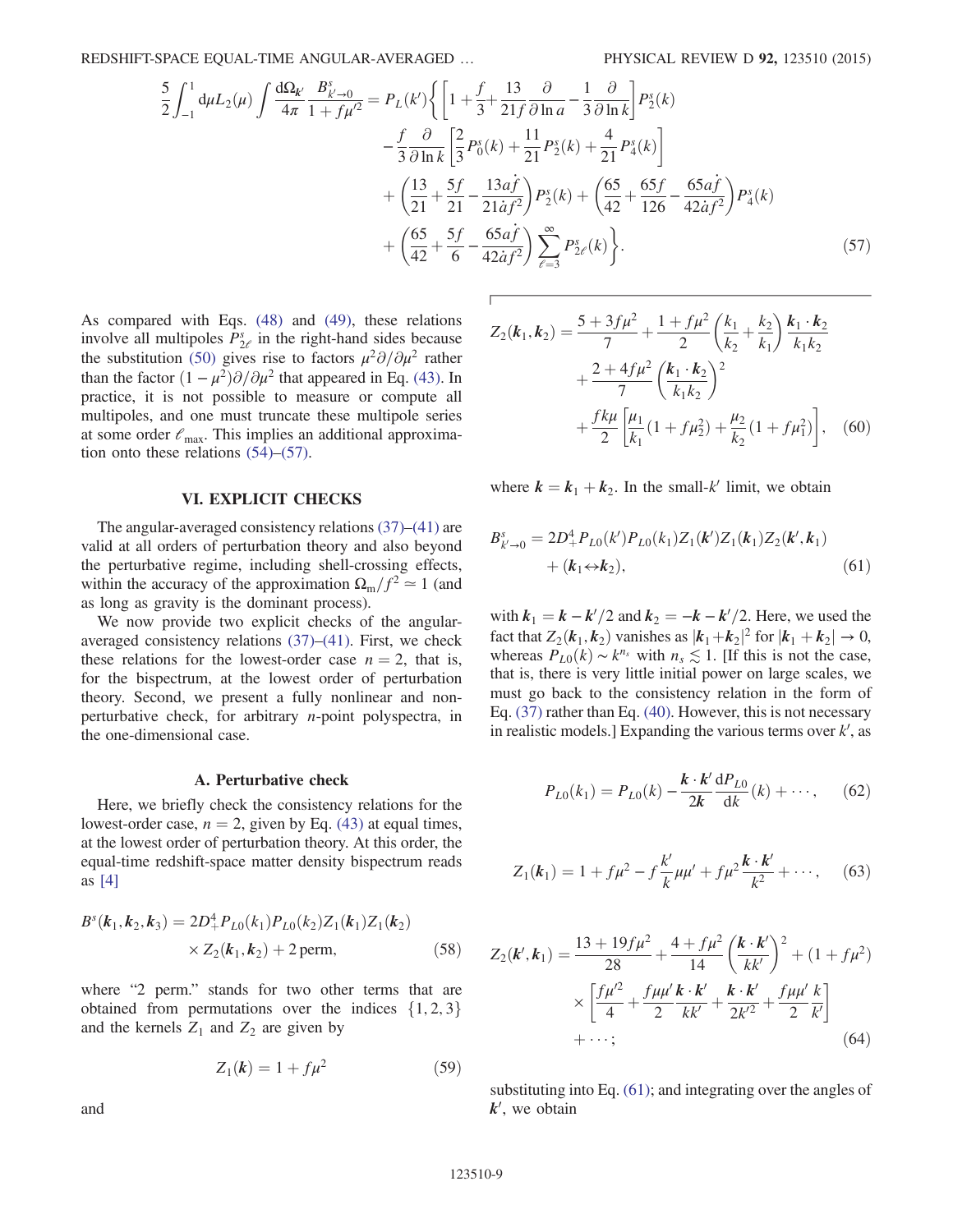TAKAHIRO NISHIMICHI and PATRICK VALAGEAS PHYSICAL REVIEW D 92, 123510 (2015)

$$
\int \frac{d\Omega_{k'}}{4\pi} \frac{B_{k'\to 0}^s}{1 + f\mu'^2} = P_L(k')P_L(k)(1 + f\mu^2) \left[ \frac{47}{21} + \frac{f}{3} + \frac{73f\mu^2}{21} - \frac{f^2\mu^2}{3} + \frac{4f^2\mu^4}{3} \right] - P_L(k') \frac{dP_L(k)}{d\ln k} \frac{(1 + f\mu^2)^3}{3}.
$$
 (65)

On the other hand, the right-hand side of Eq. (43) reads at the same order over  $P_L$  as

$$
\int \frac{d\Omega_{k'}}{4\pi} \frac{B_{k'\to 0}^s}{1 + f\mu'^2} = P_L(k') \left[ 1 + \frac{f}{3} + \frac{13}{21} \frac{\partial}{\partial \ln D_+} + \left( \frac{13}{7} + f \right) \frac{f}{3} \frac{\partial}{\partial f} - \frac{1 + f\mu^2}{3} \frac{\partial}{\partial \ln k} - \frac{2f\mu^2}{3} (1 - \mu^2) \frac{\partial}{\partial \mu^2} \right] \times D_+^2 P_{L0}(k) (1 + f\mu^2)^2.
$$
 (66)

Collecting the various terms, we can check that we recover Eq. (65).

Therefore, we have checked the angular-averaged redshift-space consistency relation (41) for the bispectrum, at the leading order of perturbation theory, within the approximate symmetry  $\Omega_{\rm m}/f^2 \simeq 1$  discussed in Sec. III. In this explicit check, the use of this approximate symmetry appears at the level of the expression (58) of the bispectrum, which only involves the linear growing mode  $D_+$  and the factor  $f$  as functions of time and cosmology. An exact calculation would give factors that show new but weak dependencies on time and cosmology [and that are unity for the Einstein–de Sitter (EdS) case] [4]. These deviations from Eq. (58) are usually neglected [for instance, when the cosmological constant is zero, they were shown to be well approximated by factors like  $(\Omega_{\rm m}^{-2/63} - 1)$  that are very small over the range of interest [42]].

For future use in Sec. VII B 1 below, in terms of the angular monopole and quadrupole, Eq. (65) gives at the lowest order of perturbation theory

$$
\int_{-1}^{1} \frac{d\mu}{2} \int \frac{d\Omega_{k'}}{4\pi} \frac{B_{k'\to 0}^s}{1 + f\mu'^2} = P_L(k') \left\{ (235 + 235f + 101f^2 + 13f^3) \frac{P_L(k)}{105} - \frac{35 + 35f + 21f^2 + 5f^3}{105} \frac{dP_L(k)}{d\ln k} \right\} \tag{67}
$$

and

$$
\frac{5}{2} \int_{-1}^{1} d\mu L_2(\mu) \int \frac{d\Omega_{k'}}{4\pi} \frac{B_{k'\to 0}^s}{1 + f\mu'^2} = P_L(k') \left\{ \frac{4f}{441} (420 + 303f + 49f^2) P_L(k) - \frac{2f}{63} (21 + 18f + 5f^2) \frac{dP_L(k)}{d\ln k} \right\}.
$$
 (68)

#### B. One-dimensional nonlinear check

The explicit check presented in Sec. VI A only applies up to the lowest order of perturbation theory. Because the goal of the consistency relations is precisely to go beyond loworder perturbation theory, it is useful to obtain a fully nonlinear check. This is possible in one dimension, where the Zel'dovich solution [43] becomes exact (before shell crossing) and all quantities can be explicitly computed. Because of the change of dimensionality, we also need to rederive the one-dimensional (1D) form of the consistency relations. We present the details of our computations in Appendix A and only give the main steps in this section.

In the 1D case, the redshift-space coordinate (5) now reads as

$$
s = x + \frac{v}{\dot{a}} = x + fu,\tag{69}
$$

where  $u$  is the rescaled peculiar velocity defined in Eq. (A4), in a fashion similar to Eq. (17), and the redshift-space density contrast (6) is now written as

$$
k \neq 0: \tilde{\delta}^s(k, t) = \int \frac{\mathrm{d}q}{2\pi} e^{-\mathrm{i}ks(q, t)},\tag{70}
$$

where we again discarded a Dirac term that does not contribute for  $k \neq 0$  and q is the Lagrangian coordinate of the particles.

As in the 3D case, to derive the 1D consistency relations, we consider two universes with close cosmological parameters and expansion rates,  $a'(t) = [1 - \epsilon(t)]a(t)$ . Again,<br>from the "ID Friedmann equations" we find that from the "1D Friedmann equations," we find that  $\epsilon(t) = \epsilon_0 D_+(t)$ . Next, a uniform overdensity  $\Delta_{L0}$  can be absorbed by a change of frame, with  $\epsilon_0 = \Delta \delta_{L0}$ . Then, to obtain the consistency relations, we need the impact of the large-scale overdensity  $\Delta_{L0}$  on small-scale structures, which at lowest order is given by the dependence of the small-scale density contrast  $\tilde{\delta}^s(k)$  on  $\epsilon_0$ . As shown in Appendix A 2 this reads as Appendix A 2, this reads as

$$
\frac{\partial \tilde{\delta}^s(k,t)}{\partial \epsilon_0} = D_+^2 \frac{\partial \tilde{\delta}^s}{\partial D_+} + f D_+(1+f) \frac{\partial \tilde{\delta}^s}{\partial f}
$$

$$
- (1+f)D_+ k \frac{\partial \tilde{\delta}^s}{\partial k}.
$$
(71)

As expected, this takes the same form as the 3D result (34), up to some changes of numerical coefficients. This leads to the equal-time redshift-space consistency relations (see Appendix A 3)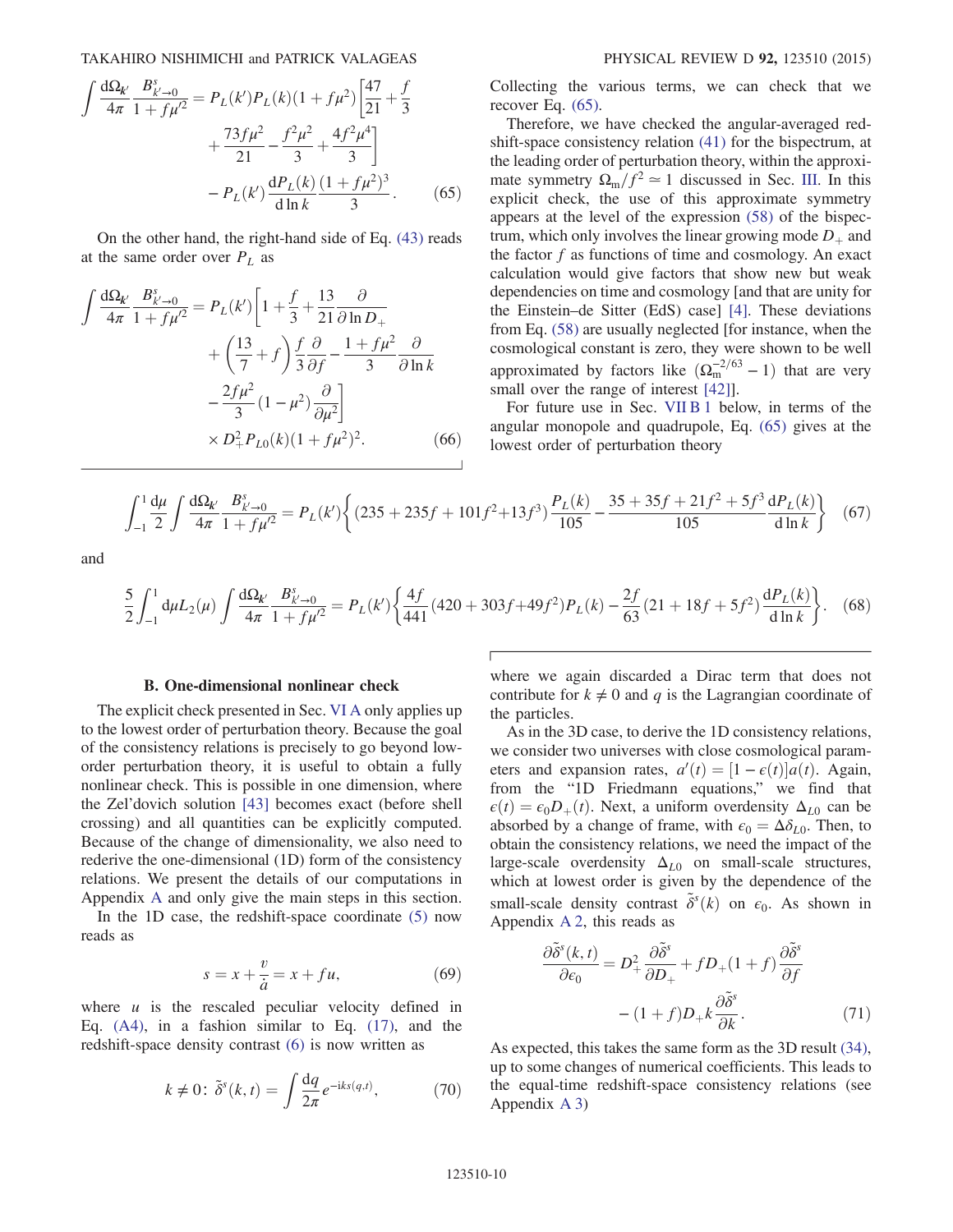$$
\left\langle \frac{\tilde{\delta}^s(k')}{1+f} \tilde{\delta}^s(k_1) \dots \tilde{\delta}^s(k_n) \right\rangle_{k'=0}^{\prime} = P_L(k') \left[ 1 + f + \frac{\partial}{\partial \ln D_+} + (1+f) f \frac{\partial}{\partial f} - (1+f) \sum_{i=1}^n k_i \frac{\partial}{\partial k_i} \right] \langle \tilde{\delta}^s(k_1) \dots \tilde{\delta}^s(k_n) \rangle'. \tag{72}
$$

Here, we no longer need to average over the directions of the large-scale wave number  $k'$  because at equal times the leading-order contribution associated with the uniform displacement of small-scale structures by large-scale modes vanishes [17–23]. Indeed, because of statistical homogeneity and isotropy, equal-time polyspectra are invariant through uniform translations and cannot probe uniform displacements. Therefore, 1D equal-time statistics directly probe the next-to-leading order contribution (72), which truly measures the impact of large-scale modes on the growth of small-scale structures.

In the 1D case, the Zel'dovich approximation is exact until shell crossing [26,43], and it yields for the redshiftspace nonlinear density contrast (70) the expression (see Appendix A 4)

$$
\tilde{\delta}^s(k,t) = \int \frac{\mathrm{d}q}{2\pi} e^{-\mathrm{i}kq + k(1+f)D_+ \int \frac{\mathrm{d}k'}{k'} e^{\mathrm{i}k'q} \tilde{\delta}_{L0}(k')}.
$$
(73)

The expression (73) is exact at all orders of perturbation theory, but it no longer holds after shell crossing (which is a nonperturbative effect). On the other hand, we can define a 1D toy model by setting particle trajectories as equal to Eq. (A17). This system is no longer identified with a 1D gravitational system, and it only coincides with the latter in the perturbative regime, but it remains well defined and given by Eqs. (A17) and (73) in the nonperturbative shellcrossing regime.

Then, using the expression (73), we can explicitly check the 1D consistency relations (72). We present in Appendix A 5 two different checks. First, in Appendix  $A\overline{5}a$ , we check Eq. (71) by explicitly computing the impact on the nonlinear density contrast (73) of a small change  $\Delta \delta_{L0}$  to the initial conditions. Second, in Appendix A5b, we directly check the consistency relations (72) by explicitly computing the correlations  $\langle \tilde{\delta}_L(k') \tilde{\delta}^s(k_1) \dots \tilde{\delta}^s(k_n) \rangle_{k'\to 0}$  and  $\langle \tilde{\delta}^s(k_1) \dots \tilde{\delta}^s(k_n) \rangle$ and verifying that they satisfy Eq. (72).

These two different checks allow us to check both the reasoning that leads to the consistency relations, through the intermediate result  $(71)$ , and the final expression of these relations. They also explicitly show that they are not restricted to the perturbative regime. In particular, they extend beyond shell crossing, as seen from the toy model defined by the explicit expression (73) (i.e., where one defines the system by the Zel'dovich dynamics, even beyond shell crossing, without further reference to gravity).

As for the real-space consistency relations[26], it happens that in this 1D model (73) the 1D consistency relations (72) are actually exact, that is, they do not rely on the approximation  $\kappa \simeq \kappa_0$ , where  $\kappa$  defined in Eq. (A8) plays the role of the 3D factor  $\Omega_{\rm m}/f^2$  encountered in Eqs. (19)–(21). This is because the redshift-space density contrast (73) truly only depends on cosmology and time through the two factors  $D_+$ and f, even at the nonlinear order. In contrast, in the 3D gravitational case, beyond linear order, new functions of cosmology and time appear (for cosmologies that depart from the Einstein–de Sitter case), and they can only be reduced to powers of  $D_+$  and f within the approximation  $\Omega_{\rm m}/f^2 \simeq 1$ . On the other hand, if we consider the actual 1D gravitational dynamics even beyond shell crossing, where it deviates from the expression (73), then the 1D consistency relations (72) are only approximate in the nonperturbative regime, as they rely on the approximation  $\kappa \approx \kappa_0$ , while remaining exact at all perturbative orders.

Unfortunately, it is not easy to build 3D analytical models that can be explicitly solved and suit our purposes. The 3D Zel'dovich approximation again provides a simple model for the formation of large-scale structures and the cosmic web. However, it cannot suit our purposes because it does not apply to the dynamics of the 3D background universe itself. Indeed, as can be seen from their derivation in Sec. IV, the consistency relations precisely derive from the fact that a large-scale almost uniform density perturbation can be seen as a local change of the cosmological parameters (i.e., the background density). This is also apparent through the fact that the deviation  $\epsilon(t)$  between the two nearby universes  $(23)$  obeys the same evolution equation  $(16)$  as the linear growing mode of local density perturbations. This is no longer possible for the 3D Zel'dovich approximation, which is not an exact solution and cannot be extended to the Hubble flow itself. In contrast, in the 1D universe, the Zel'dovich approximation is actually exact (before shell crossing), and it applies both at the level of the background and of the density perturbations. An alternative dynamics, which is exact at the background level and provides analytical results on small nonlinear scales, is the spherical collapse model. However, this yields a very different density field than the actual one, as there is a single central density fluctuation that breaks statistical homogeneity and density correlations are no longer invariant through translations. Therefore, although it should be possible to obtain some consistency relations for this model, they would have a rather different form, and this 1D spherical model would be even farther from the actual universe than the 1D statistically homogeneous model studied in this section.

### VII. SIMULATIONS

The angular-averaged consistency relations (37)–(41) are valid at all orders of perturbation theory and also beyond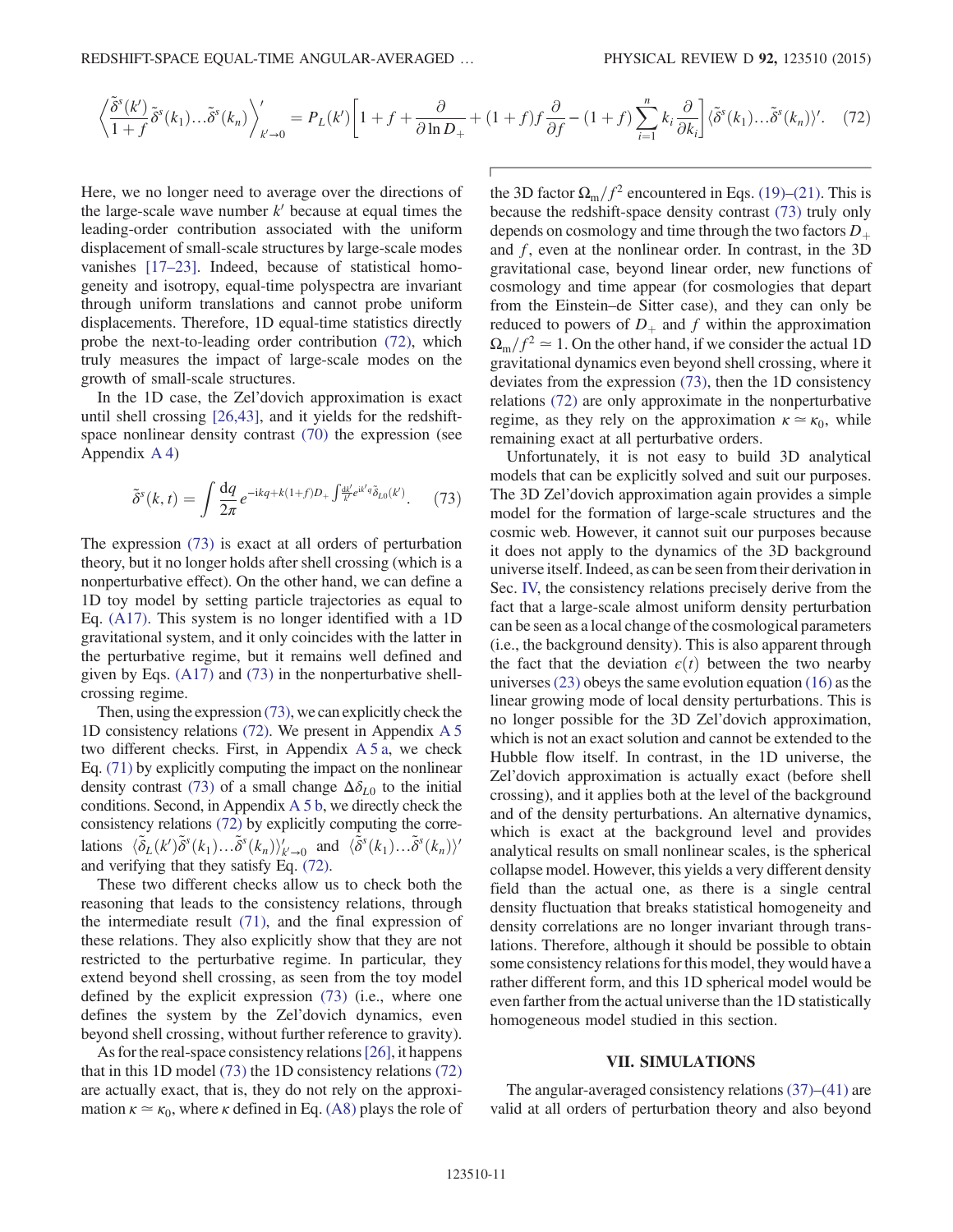#### TAKAHIRO NISHIMICHI and PATRICK VALAGEAS PHYSICAL REVIEW D 92, 123510 (2015)

the perturbative regime, including shell-crossing effects, within the accuracy of the approximation  $\Omega_{\rm m}/f^2 \simeq 1$  (and as long as gravity is the dominant process). We have explicitly confirmed them either perturbatively or nonperturbatively, but the latter is limited to the onedimensional case.

It would thus be of great importance to further check these relations in three dimensions nonperturbatively. We exploit here a series of N-body simulations for this purpose. As can be seen in the following, they are also useful to understand the possible breakdown of the relations and test the validity of the ansatz employed in the measurement in practical situations. We first summarize how we can evaluate the derivative terms in the consistency relations. We then present the numerical results for the bispectrum together with a brief description of the simulations themselves.

#### A. Derivatives from numerical simulations

The consistency relation (43) involves derivatives with respect to  $D_+$  and f. They can be obtained at once within the framework of an explicit analytic model for the matter density polyspectra. However, in this paper, we do not use these relations to check a specific analytical model. Instead, we wish to use numerical simulations to test these relations (which are only approximate because of the approximation  $\Omega_{\rm m}/f^2 \simeq 1$ ). Nevertheless, we can also measure separately the derivatives with respect to  $D_+$  and f from the simulations.

The redshift-space coordinate s can be written in terms of the comoving coordinate  $x$  and peculiar velocity  $v$  as in Eq. (30). As explained in Sec. III, within the approximation  $\Omega_{\rm m}/f^2 \simeq 1$  that is used to derive the consistency relations, all time dependence can be absorbed in the linear growing mode  $D_{+}(t)$  with the change of variables (17). This means that the fields  $\{\delta, \mathbf{u}, \varphi\}$  are only functions of time through  $D_+$ , as well as the displacement field  $\Psi(\mathbf{q}, t) = \mathbf{x} - \mathbf{q}$ , where **q** is the Lagrangian coordinate of the particles. Thus, for a given realization defined by the linear density field  $\delta_{L0}(\mathbf{q})$  (normalized today or at the initial time of the simulation), the redshift-space coordinate s depends on the functions  $D_+(t)$  and  $f(t)$  as

$$
s(\mathbf{q},t) = x(\mathbf{q},D_+) + fu_r(\mathbf{q},D_+) \mathbf{e}_r. \tag{74}
$$

Therefore, a small change  $\Delta f$  of the factor f corresponds to a change of the redshift-space coordinate  $s(q)$  of the particles given by

$$
f \to f + \Delta f \colon s \to s + \Delta f u_r \mathbf{e}_r = s + \Delta f \frac{v_r}{\dot{a}f} \mathbf{e}_r. \tag{75}
$$

On the other hand, from the equations of motion (19)– (21), a change  $\Delta \ln D_+$  of the linear growing mode leads to a change of the particle velocities and coordinates,

 $\ln D_+ \rightarrow \ln D_+ + \Delta \ln D_+$ :  $x \rightarrow x + \Delta \ln D_+ u$ ,

$$
\mathbf{u} \to \mathbf{u} - \Delta \ln D_+ \left[ \left( \frac{3\Omega_m}{2f^2} - 1 \right) \mathbf{u} + \nabla \varphi \right],\tag{76}
$$

whence

$$
s \to s + \Delta \ln D_{+} \left[ \mathbf{u} - f \left( \left( \frac{3\Omega_{\rm m}}{2f^{2}} - 1 \right) u_{r} + \frac{\partial \varphi}{\partial r} \right) \mathbf{e}_{r} \right]
$$
  
=  $s + \Delta \ln D_{+} \left[ \frac{\mathbf{v}}{\dot{a}f} - \left( \left( \frac{3\Omega_{\rm m}}{2f^{2}} - 1 \right) \frac{v_{r}}{\dot{a}} + \frac{1}{\dot{a}^{2}f} \frac{\partial \phi}{\partial r} \right) \mathbf{e}_{r} \right].$  (77)

Thus, to obtain the partial derivative of the power spectrum with respect to f or  $\ln D_+$ , we modify the particle redshift-space coordinates by Eqs. (75) or (77), for a small value of  $\Delta f$  or  $\Delta \ln D_+$ , and we compute the associated power spectrum. Taking the difference from the initial power spectrum and dividing by  $\Delta f$  or  $\Delta \ln D_+$  gives a numerical estimate of  $\partial P^s / \partial f$  or  $\partial P^s / \partial \ln D_+$ .

#### B. Numerical results

We are now in a position to present the consistency relations measured from simulations. Before that, let us briefly describe the simulations used here. They are the ones performed in Ref. [9]. Employing 10243 dark matter particles in a periodic cube of  $(2048 h<sup>-1</sup>Mpc)<sup>3</sup>$ , the gravitational dynamics was solved by the public simulation code Gadget2 [44] starting from an initial condition set at  $z = 15$  by solving second-order Lagrangian perturbation theory [39,45,46]. The cosmological model used was a flat-ΛCDM model consistent with the five-year observation of the WMAP satellite [47]:  $\Omega_{\rm m}$  = 0.279,  $\Omega_{\rm b}$  = 0.165 $\Omega_{\rm m}$ , h = 0.701,  $A_s = 2.49 \times 10^{-9}$ , and  $n_s = 0.96$  at  $k_0 = 0.002 \text{ Mpc}^{-1}$ . This whole process was repeated 60 times with the initial random phases varied to have a large ensemble of random realizations.

The consistency relations have already been examined and presented in real space in Ref. [28]. There, it was found that the relation was consistent with the N-body simulations within their statistical uncertainty at  $z = 1$ , while a discrepancy of the several percent level was found at  $z = 0.35$ . It was further discussed that this is presumably due to the breakdown of the approximation  $\Omega_{\rm m}/f^2 \simeq 1$ ; for instance, we found that the relations better hold in supplementary simulations done in the EdS background, but with exactly the same initial perturbations. We focus here on the lower redshift,  $z = 0.35$ , at which the consistency relations are the most nontrivial.

#### 1. Full consistency relations

We first consider the redshift-space consistency relations in their full form (48)–(49), with both derivative operators  $\partial/\partial D_+$  and  $\partial/\partial f$ .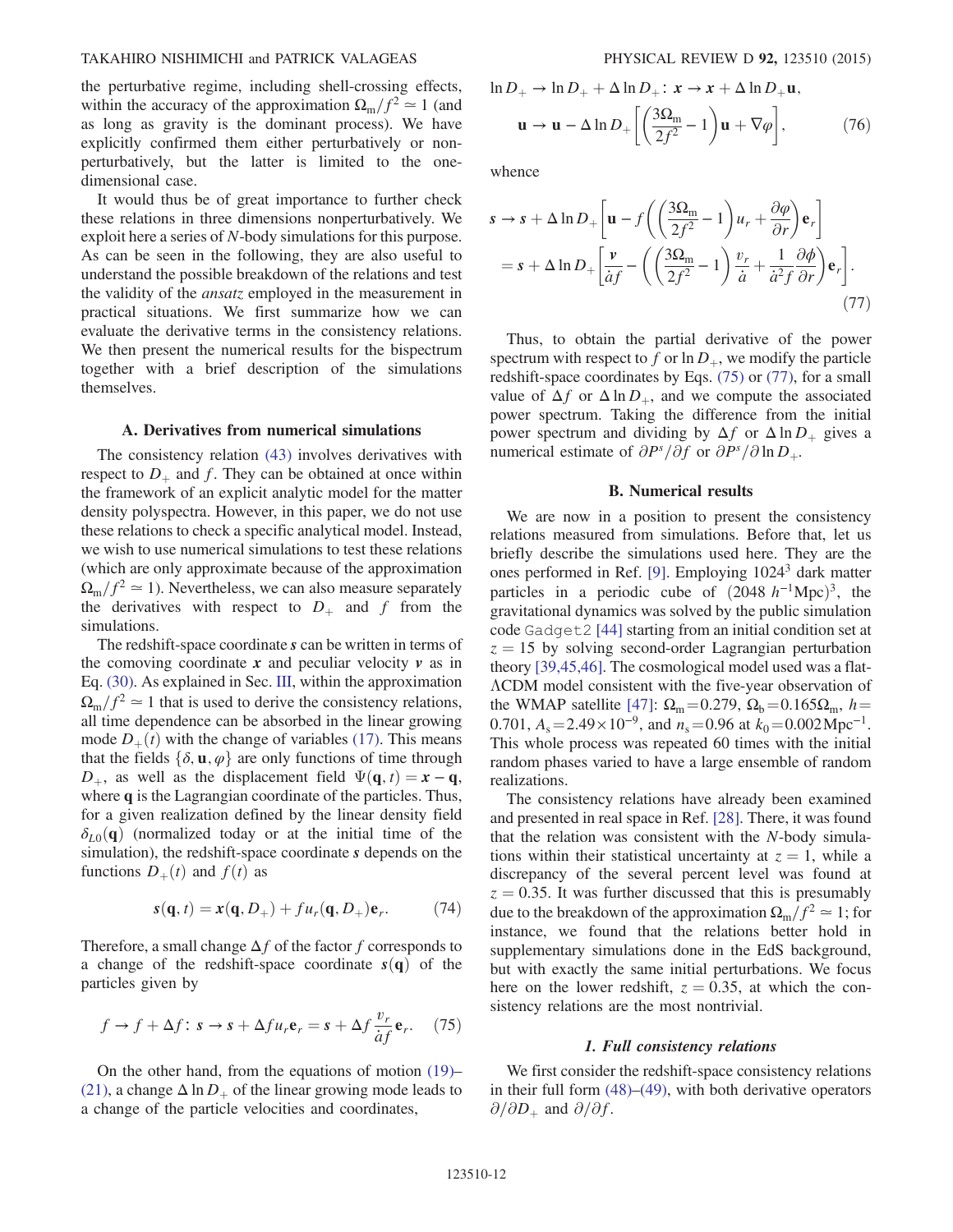# REDSHIFT-SPACE EQUAL-TIME ANGULAR-AVERAGED … PHYSICAL REVIEW D 92, 123510 (2015)

Having already presented the methods we employ to measure the derivative terms in the previous subsection, the postprocessing for the simulation outputs is exactly the same as in Ref. [28] except that we now consider the particle positions in redshift space. The matter density field is constructed with the Cloud-in-Cells (CIC) interpolation on 10243 mesh cells, and subsequent computations are based on the fast Fourier transform. The change in the particle coordinates corresponding to a slight change in  $\ln D_+$  is also computed based on the calculation on the same mesh cells for  $\partial \phi / \partial r$  and then interpolated to the positions of particles using the CIC kernel [see Eq. (77)].

The monopole and the quadrupole moments of the relation for the bispectra, Eqs. (48) and (49), are, respectively, shown in the left and the right panels of Fig. 1. In each panel, we fix the value of the larger wave number  $k$ and plot the ratio of the two sides as a function of the smaller wave number  $k'$ . The error bars are estimated based on the scatter among the 60 independent realizations. They thus correspond to the error level expected for an ideal survey with a volume of ~8  $h^{-3}$ Gpc<sup>3</sup> when we can ignore the shot-noise contamination. Overall, the ratio is close to unity for both the monopole and quadrupole. From this figure, we basically confirm the relations at the nonperturbative level in the three-dimensional dynamics.



FIG. 1. Consistency-relation ratio for the redshift-space bispectrum from N-body simulations. The circles with error bars show our numerical measurements, while the dashed lines show the ratio of the measured bispectrum to its tree-order predictions (67) and (68). We omit the statistical errors on the dashed lines for clarity, but they are very similar to those on the circles. Note that the dashed lines fall out of the plotted range for the quadrupole moment on small scales ( $k \ge 0.4 h \text{Mpc}^{-1}$ ), as they take the wrong sign.

The dashed lines in Fig. 1 show the ratio of the measured bispectrum to its tree-order predictions (67) and (68). For the monopole, this lowest-order perturbative prediction fares reasonably well as it only underestimates the nonlinear results by 30%, on these scales. However, it is already less accurate than our result (48), which takes into account higher-order and nonperturbative nonlinear corrections (at the price of the approximation  $\Omega_{\rm m}/f^2 \simeq 1$ ). For the quadrupole, the lowest-order perturbative prediction does not appear in the panels at  $k \ge 0.4$  hMpc<sup>-1</sup> because in these cases it is out of range and actually gives the wrong sign. This change of sign is likely due to the fingers-of-god (FOG) effect, which is not captured by perturbation theory. Indeed, it is well known that higher-order multipoles are increasingly sensitive to small-scale nonlinear contributions, as FOG effects impart a strong angular dependence to the bispectrum [32].

We can confirm this from Fig. 2; we remove most of the FOG effect from the simulated density field in redshift space by relocating all the member particles of friends-offriends halos to the centers of mass. We do this to one of our 60 realizations and measure the same angular-averaged bispectra (symbols), which are compared with the original measurement (solid lines) from the same realization. The difference between the symbols and the lines is more prominent for higher multipoles and on smaller scales. The



FIG. 2. Impact of the finger-of-god effect on the angularaveraged bispectra. We show by the symbols the multipole moments of the bispectra after the FOG removal with the procedure explained in the text. The original measurement without this compression is shown by the solid line. Note that this exercise is done with one of our 60 realizations, and the result from the same realization is shown for the original measurement for a fair comparison.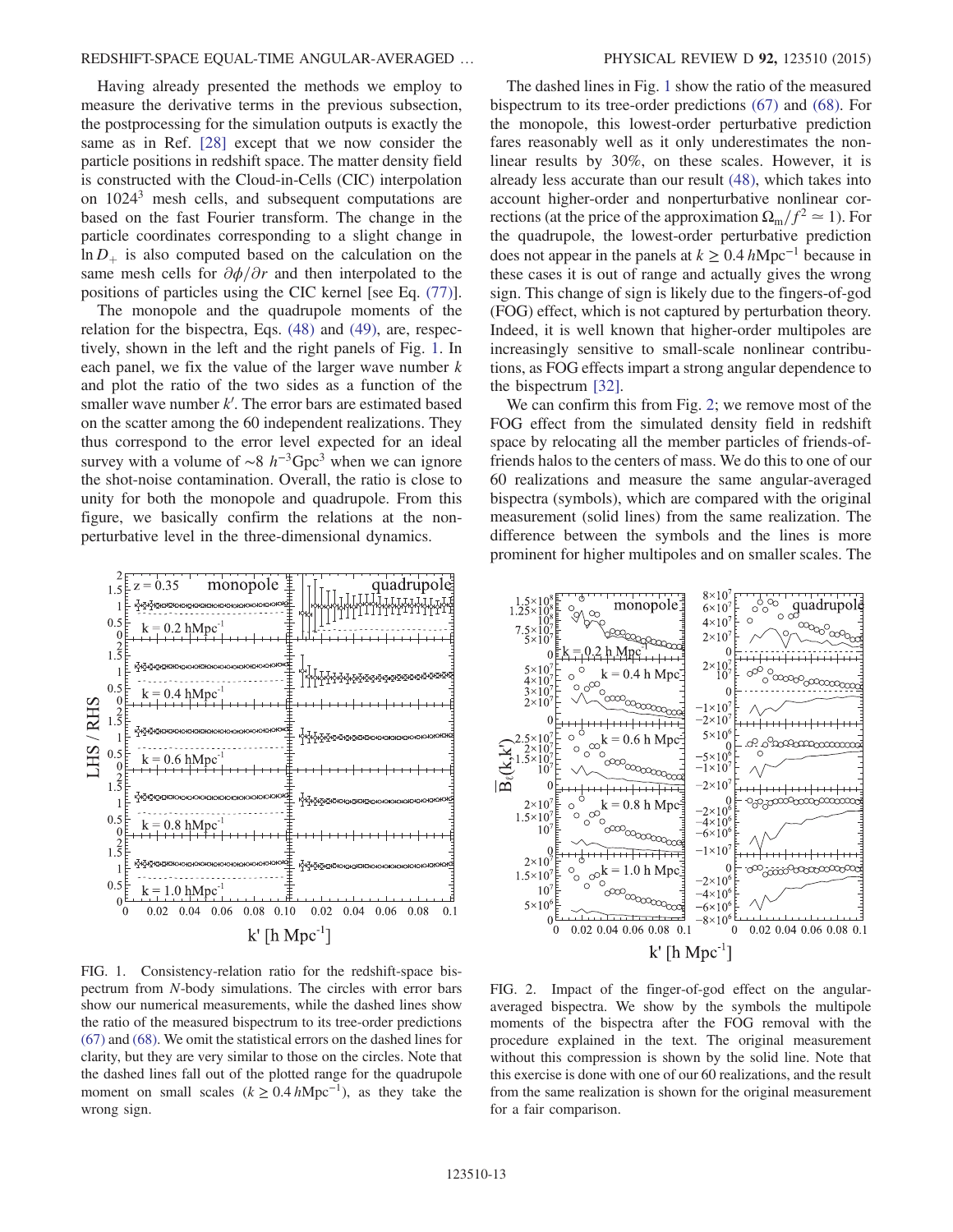monopole moment differs by as much as a factor 5 at  $k = 1$  hMpc<sup>-1</sup> before and after the FOG removal, highlighting the importance of the FOG effect. The quadrupole moment has a different sign in the two measurements at  $k = 0.4$  hMpc<sup>-1</sup>, and the negative bispectrum on the smaller scale is mostly damped when FOG is compressed by hand.

In contrast to the perturbative calculation, our result (49) remains consistent with the simulation data within 20% in Fig. 1. This shows that we test the consistency relations in a nontrivial regime, beyond the reach of standard perturbation theory. Thus, the tradeoff between the error introduced by the approximate symmetry of Sec. III and the advantage of taking into account all nonlinear contributions, at both perturbative and nonperturbative levels, is beneficial. This is particularly true for complex statistics such as the redshiftspace quadrupole that are very sensitive to small-scale highly nonlinear effects, which are difficult to include in analytical modelings.

However, when we look into each panel more closely, we can find that the data points are slightly off from unity. For the monopole moment, the ratio tends to be larger than unity at  $k \geq 0.4$  hMpc<sup>-1</sup>. On the other hand, unity is within the statistical error level for the quadrupole moment, though the central values are larger (smaller) than unity on  $k \leq$ 0.4 hMpc<sup>-1</sup> ( $k \ge 0.8$  hMpc<sup>-1</sup>). In most of the cases, the deviation from unity is at most 20%, and this is meaningful only when we measure the ratio very precisely; an ideal survey with a volume of  $\sim 8 h^{-3}$ Gpc<sup>3</sup> can detect the deviation from unity only for the monopole moment on small scales.

These deviations are somewhat greater than those found in Ref. [28] in real space, which only reached 7% at  $k = 1$  hMpc<sup>-1</sup>. This is not surprising because it is well known that redshift-space statistics are more sensitive to small nonlinear scales, for instance, through the fingers-ofgod effect, and low-order perturbation theory has a smaller range of validity. Then, we can expect a greater violation of the redshift-space consistency relations because the breakdown of the approximation  $\Omega_{\rm m}/f^2 \simeq 1$  has a stronger impact on higher perturbative orders. Indeed, absorbing the time and cosmological dependence by  $D_{+}(t)$  and  $f(t)$  is exact at linear order, whereas higher orders involve new functions  $D_{+}^{(n)}(t)$  that are not exactly equal to  $D_{+}(t)^{n}$  [4], and the discrepancies may cumulate in the nonlinear regime.

We then work on the supplemental simulations done in the EdS background to understand the cause of this small discrepancy, just as in our previous real-space paper [28]. Note that our consistency relations in an Einstein–de Sitter cosmology also involve the approximate symmetry described in Sec. III, even though  $\Omega_{\rm m}/f^2 = 1$  in the EdS background. Indeed, what matters is not that  $\Omega_{\rm m}/f^2$ is unity in the reference cosmology but that  $\Omega_{\rm m}/f^2$  remain (approximately) constant as we vary the background curvature around the reference cosmology. Nevertheless, the comparison between EdS and ΛCDM results provides a simple estimate of the impact of our approximation because the difference between these two cosmologies arises from the change of the reference point along the  $\Omega_{\rm m}/f^2$  curve.

The results from four realizations of such simulations are shown in Fig. 3. Although the scatter of the data points is larger than in Fig. 1, the systematic departure from unity in the previous figure is clearly reduced. We thus conclude that the small violation of the consistency relations for the bispectrum can be explained by the breakdown of the approximation  $\Omega_{\rm m}/f^2 \simeq 1$  (more precisely, of constant  $\Omega_{\rm m}/f^2$  for nearby background curvatures), in agreement with the discussions above.

# 2.  $f\mu^2$  ansatz and reduction to  $\partial/\partial D_{\perp}$  operator

Now, we come back to the original ΛCDM simulations and apply the *ansatz* that all the f and  $\mu$  dependences appear through the combination  $f\mu^2$ . This allows us to replace the f derivatives,  $\partial/\partial f$ , by  $\mu^2$  derivatives,  $\partial/\partial \mu^2$ , as in Eq. (50). This gives the approximated consistency relations for the bispectrum, Eqs. (54) and (55), respectively, for the monopole and quadrupole moment, which we plot in Fig. 4. In contrast with the exact form of the consistency relations, given by Eqs. (48) and (49) and displayed in Fig. 1, the right-hand side now involves an infinite summation over all Legendre multipoles of the



FIG. 3. Same as Fig. 1, but for the simulations performed in EdS background expansion. Note that we have only four realizations for the EdS simulation, and this is the reason why we have a larger statistical error than in Fig. 1.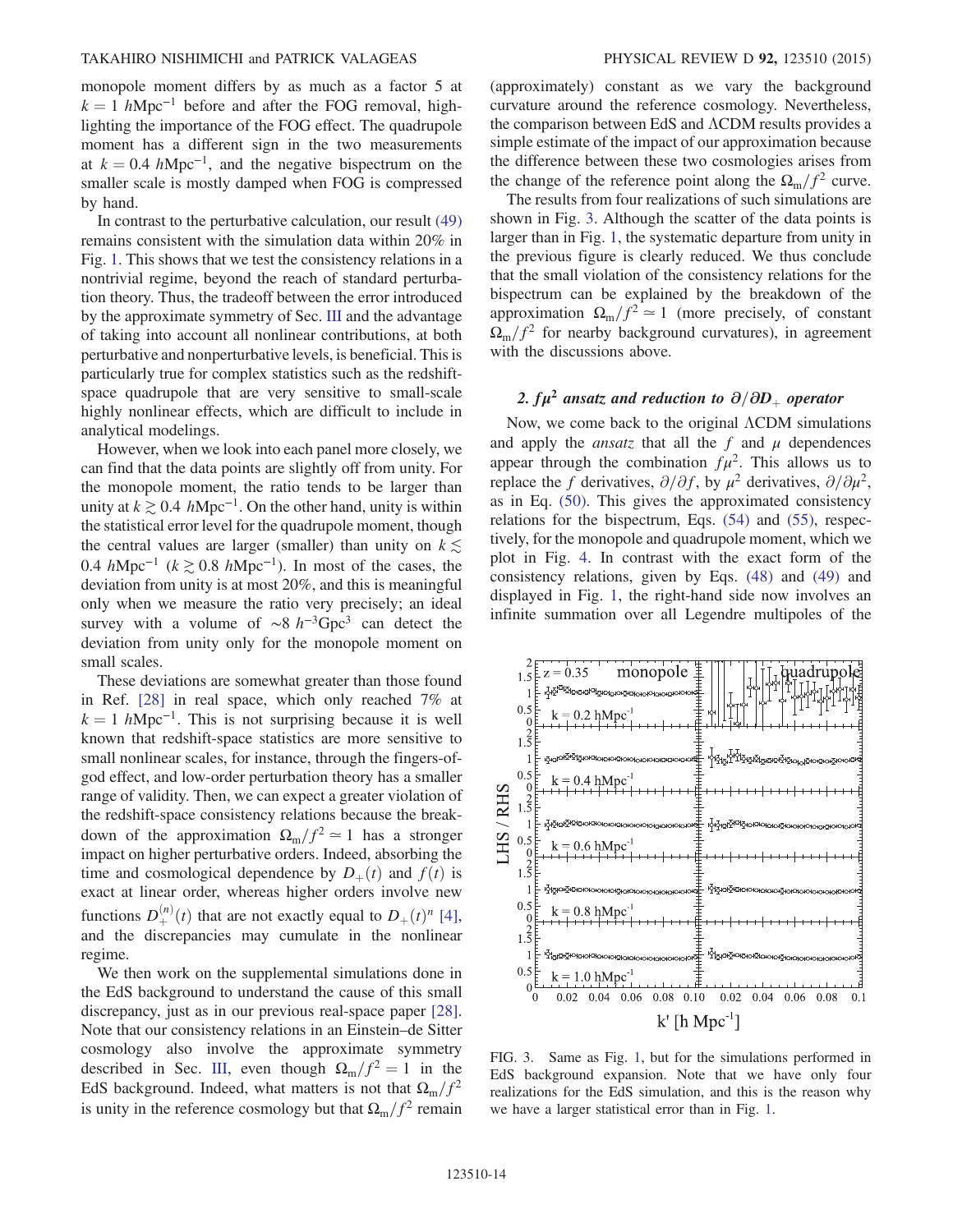

FIG. 4 (color online). Same as Fig. 1, but for Eqs. (54) and (55) after applying the ansatz to rewrite the f-derivative terms. The circles and the solid lines, respectively, show the ratio truncated at  $P_2^s$  and  $P_4^s$ .

redshift-space power spectrum. Here, we truncate these series at order  $P_2^s$  (circles) or  $P_4^s$  (solid lines).

The difference between the symbols and the lines is negligible at  $k = 0.2$  and 0.4 hMpc<sup>-1</sup> for the monopole and  $k = 0.2$  hMpc<sup>-1</sup> for the quadrupole moment, where the ratio itself is roughly consistent with unity. As we move to smaller scales, the symbols and the lines become more distinct. In those cases, adding the higher-order term (i.e.,  $P_4^s$ ) does not help to restore the relations, suggesting that the ansatz is not a good approximation at the corresponding scales. The plot suggests that the quadrupole moment is more sensitive to the higher-order term and thus the *ansatz* works less accurately than for the monopole moment. This is naturally expected since the quadrupole moment is impacted more strongly by higher-order corrections (see, e.g., Ref. [48], where we can see how much higher-order perturbative corrections affect the first two moments; these corrections have terms  $\mu^{2m} f^{n}$ , where m and n can be different).

# 3.  $fu^2$  ansatz and further reduction to  $\partial/\partial a$  operator

The situation is basically the same after we further apply the *ansatz* to replace the derivative with respect to  $D_+$  by a derivative with respect to time or the scale factor, as in Eq. (52). As compared with the form displayed in Fig. 4, this involves an additional approximation, which relies on the same  $f\mu^2$  ansatz because the full time derivative, or scale-factor derivative,  $\partial/\partial a$ , combines both theoretical derivatives  $\partial/\partial D_+$  and  $\partial/\partial f$ . Therefore, to replace the operator  $\partial/\partial D_+$  by  $\partial/\partial a$ , we must once again use the  $f\mu^2$ ansatz to remove the new  $\partial/\partial f$  terms generated by the change of variable from  $D_+$  to a.

Figure 5 shows the results of Eqs. (56) and (57). The solid lines for the truncation at the  $P_4^s$  order are now out of the plotted range for the quadrupole moment on small scales. The relation for the monopole moment is more robust against this approximation ansatz on large scales, especially at  $k = 0.2$  hMpc<sup>-1</sup>, and we can safely apply the consistency relation here in the simplified form (56). Except for this case, the ratio is affected significantly by the ansatz and the order at which we truncate the infinite summation on the right-hand side. Nevertheless, we note that by truncating at order  $P_2^s$  we obtain a good agreement, better than 20% up to  $k = 1 h Mpc^{-1}$ , for the monopole. For the quadrupole, the deviation can reach up to 40%.

Therefore, even with the current *ansatz*, we can still examine how the ratio behaves in the observations and compare it with the simulation results. Since the data points obtained with the truncation at order  $P_2^s$  (i.e., circles) are less noisy and moreover stay around unity after applying the ansatz, the easiest check of the true gravitational dynamics is to apply the same ansatz and truncate the moments at this order. We would need a more involved ansatz for the estimation of the derivative terms from observations to extend the applicable range of these consistency relations, and we leave this to a future study.



FIG. 5 (color online). Same as Fig. 4, but for Eqs. (56) and (57) after applying the *ansatz* once again to convert the  $D_{+}$ -derivative terms into the a derivatives. Note that the lines for the quadrupole moment fall below (above) the plotted range at  $k = 0.4$  (0.6, 0.8) and 1.0)  $h$ Mpc<sup>-1</sup>.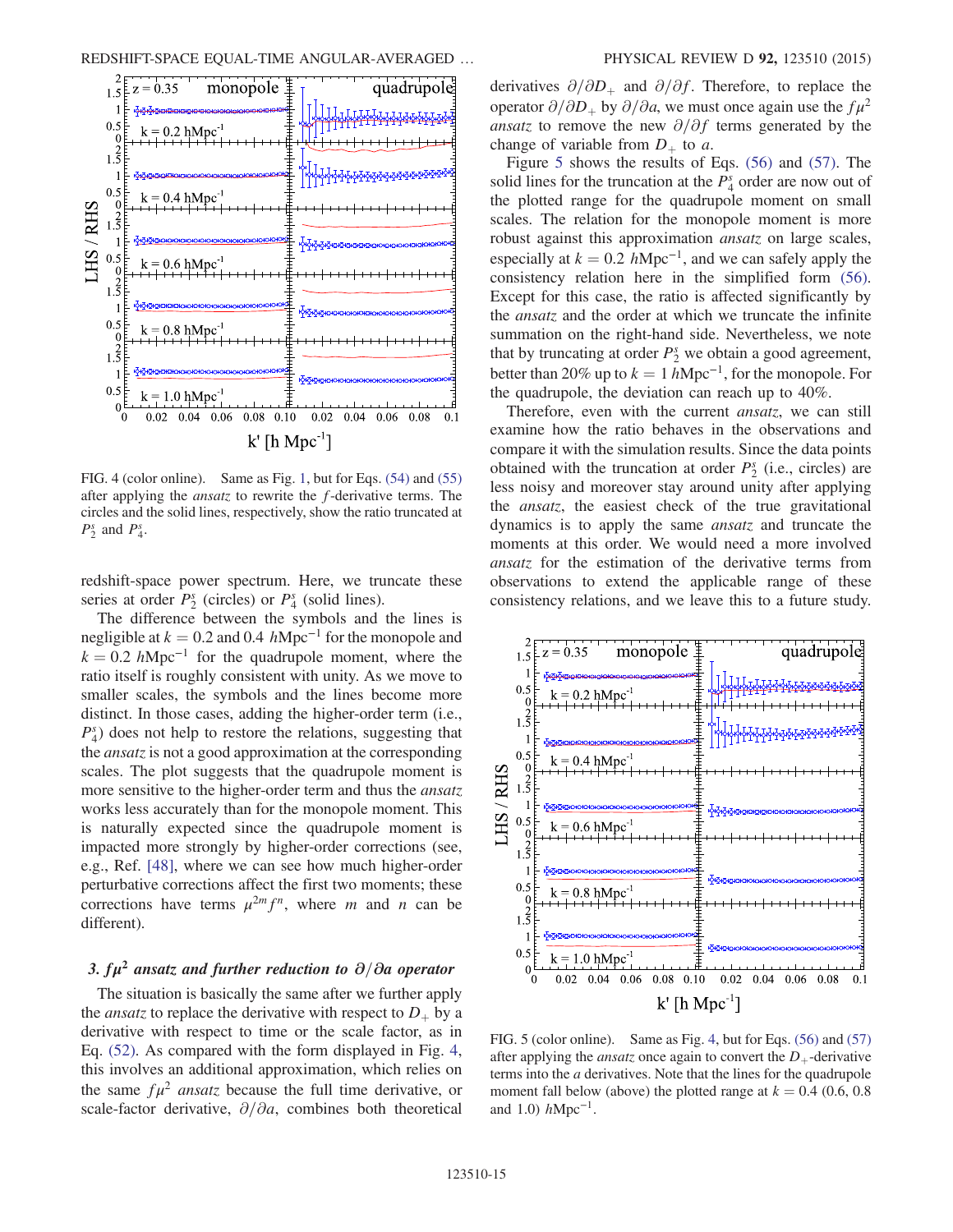# VIII. SUMMARY

In this paper, we have generalized the equal-time angular-averaged consistency relations for the cosmic density field originally developed in real space by Ref. [26] to redshift space, in which the actual observations are taking place. These relations express the squeezed limit of  $(n + 1)$ -point correlation functions or polyspectra, with  $n$  small-scale modes (that can be in the nonlinear regime) and one large-scale mode (in the linear regime at a much larger scale than all other  $n$  wave numbers), in terms of the n-point correlation of the small-scale modes. These relations can be generalized to  $(n + \ell)$  correlations, with  $\ell$ large-scale modes, as in Ref. [26], but we focused here on the case of one large-scale mode. The explicit forms that we have obtained rely on an approximate symmetry of the dynamics,  $\Omega_{\rm m}/f^2 \simeq 1$ . However, within this approximation, they are valid at a fully nonlinear level. Thus, they hold at all orders of perturbation theory and also in the nonperturbative regime, beyond shell crossing. In particular, they include both the large-scale Kaiser effect [35], associated with the infall of matter within large-scale gravitational wells, and the fingers-of-god effect [34], associated with the virial motions inside collapsed halos.

We have found that, because the mapping from the real to redshift space involves the velocity component along the radial direction, the form of these consistency relations is slightly more complex than in real space, as it involves two types of time derivatives. The first is a derivative with respect to the linear growing mode  $D_{+}(t)$ , which also appeared in the real-space case. The second is a derivative with respect to the linear growth rate,  $f(t) = d \ln D_+ / d \ln a$ . This differential operator,  $\partial/\partial f$ , did not appear in the real-space case, and it arises from the scaling of the peculiar velocity field (i.e., through the change of variable from  $\nu$  to  $\mathbf{u}$ , where  $\mathbf{u}$  is the rescaled velocity field that makes use of the approximate symmetry of the dynamics). This feature makes it more difficult to use these relations for observations because at best we can only measure one time derivative,  $\partial/\partial t$ , which combines both  $\partial/\partial D_+$  and  $\partial/\partial f$ , and we cannot measure these two derivatives separately. However, these relations can still be used to check analytical models or numerical simulations, where we can explicitly compute these two derivatives.

Next, we have tested these consistency relations both analytically and numerically. First, at the leading order of perturbation theory, we have checked the lowest-order consistency relation, which expresses the squeezed limit of the bispectrum in terms of the nonlinear power spectrum of the small-scale modes. Second, in a fully nonlinear and nonperturbative analysis, we have checked all these consistency relations at all orders, in the simpler onedimensional case, where we can use the exact Zel'dovich solution of the dynamics.

We have also tested the lowest-order consistency relations, relating the nonlinear bispectrum and power spectrum, with numerical simulations. We find a reasonably good agreement at  $z = 0.35$ . Projecting the angular dependence of the redshift-space polyspectra onto Legendre polynomials, we find a good agreement for the monopole up to  $k \lesssim 0.4 \ h \text{Mpc}^{-1}$ , and we detect a small deviation of at most 20% for  $k \leq 1 h \text{Mpc}^{-1}$ . For the quadrupole, we do not detect significant deviations (but the statistical error bars are slightly larger). In the case of an Einstein–de Sitter cosmology, we find that these deviations are greatly reduced and our numerical data agree with theoretical predictions. Therefore, the small deviations found in the ΛCDM cosmology can be explained by the finite accuracy of the approximation  $\Omega_{\rm m}/f^2 \simeq 1$ .

The typical magnitude of these deviations is larger and extends over a wider wave number range than for the realspace consistency relations [28]. This is consistent with the observation that the nonlinearity in the cosmic velocity field is more sensitive to the local nonlinear structure on small scales, as small-scale effects can easily propagate to larger scales through the nonlinear mapping from the real to the redshift space. Indeed, it is well known that the perturbation-theory prediction of the matter power spectrum is more difficult in redshift space [4]. Then, because nonlinear effects are likely to amplify the breakdown of the approximation  $\Omega_{\rm m}/f^2 \simeq 1$ , violations of the consistency relations due to the breakdown of this approximate symmetry are indeed expected to be greater in redshift space.

On the other hand, we find that our results for the bispectrum provide a significant improvement over lowestorder perturbation theory, especially for the quadrupole where the perturbative prediction even gives the wrong sign for  $k \geq 0.4$  hMpc<sup>-1</sup>. This is a signature of the strong impact of small-scale nonlinearities onto redshift-space statistics, which is usually difficult to model analytically. In particular, by comparing our results with density fields where the fingers-of-god effect is removed by replacing particles by their host halo, we find that we can probe scales where the fingers-of-god effects are important and can even change the sign of the quadrupole. This shows that we test the consistency relations in a nontrivial regime, beyond loworder perturbation theory. It also shows the interest of these nonlinear relations, as the inaccuracy introduced by the approximate symmetry  $\Omega_{\rm m}/f^2 \simeq 1$  is more than compensated by the account of higher-order and nonperturbative nonlinear contributions. This can be even more beneficial for statistics such as the redshift-space quadrupole that are sensitive to highly nonlinear effects that are difficult to model.

To make the connection with observations, or to simplify the form of these consistency relations, we also tested a simple ansatz that allows one to remove the new operator  $\partial/\partial f$ . This relies on the approximation that f and  $\mu^2$  only enter the redshift-space power spectrum through the combination  $f\mu^2$  (this is exact at linear order, in the Kaiser effect). A first step allows us to remove the operator  $\partial/\partial f$ ,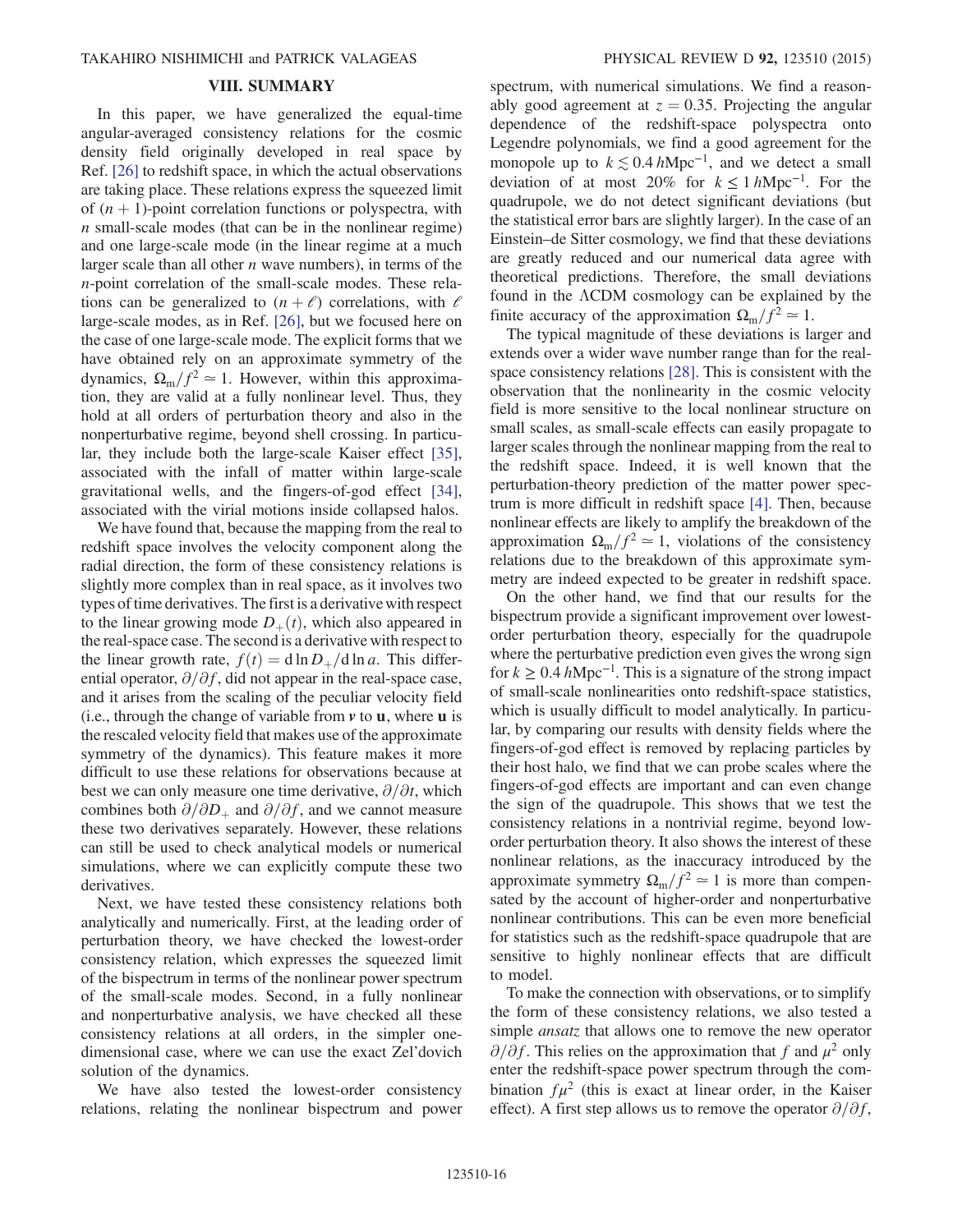# REDSHIFT-SPACE EQUAL-TIME ANGULAR-AVERAGED ... PHYSICAL REVIEW D 92, 123510 (2015)

which only leaves the operators  $\partial/\partial D_+$  and  $\partial/\partial k$  in multipole space. The drawback is that the right-hand side of each consistency relation now involves an infinite series over multipoles of all orders. We find that this approximation gives rise to an additional source of discrepancy between the numerical data and the analytic predictions, especially for the quadrupole. Moreover, the result depends on the order at which we truncate the multipole series in the right-hand side. It turns out that better results are obtained when we truncate at the lowest-order  $P_2^s$ . This suggests that the  $f\mu^2$  ansatz does not faithfully describe higher perturbative or nonperturbative orders.

In a second step, we use once more the  $f\mu^2$  ansatz to replace the operator  $\partial/\partial D_+$  by the full time derivative, or scale-factor derivative  $\partial/\partial a$ . As could be expected, we find that this further increases the deviation from the numerical simulation data and the dependence on the truncation order, especially for the quadrupole.

Nevertheless, we find that using the  $f\mu^2$  ansatz and truncating at order  $P_2^s$  we obtain an agreement that is better than 20% up to  $k = 1 h Mpc^{-1}$  for the monopole. For the quadrupole, the deviation can reach 40%. Although these limitations make the accessible range of these consistency relations rather narrow, we can still make use of them to predict the higher-order polyspectra. There is substantial recent progress on the redshift-space clustering, but the calculations are mostly limited to the power spectrum (e.g., Refs. [33,48–52]). Using the relations developed here, one can compute, for instance, the angular-averaged bispectrum in redshift space by substituting these formulas for the power spectrum. Since the relations approximately hold down to very small scales, albeit not perfectly, they can be useful in estimating the covariance matrices of the redshiftspace observables (we need the trispectrum to compute the matrix for the power spectrum). Indeed, the accuracy required for the covariance matrices might not be as demanding as that for the spectra themselves. A study along this line is undergoing now, and we wish to present the results elsewhere in the near future.

A more complex issue is the problem of biasing, when we wish to connect measures from galaxy surveys with theoretical predictions. In principle, the approximate symmetry  $\Omega_{\rm m}/f^2 \simeq 1$  that we used to obtain explicit expressions no longer applies once we take into account galaxy formation physics. Indeed, baryonic processes (cooling, star formation, etc.) involve new characteristic scales that explicitly break the symmetry of the dynamics. Then, a priori it is no longer possible to absorb the time dependence of the dynamics by a simple rescaling that only involves the linear growing mode. Therefore, the relations we have obtained are not guaranteed to apply to the galaxy density field itself, by making the naive replacement  $\delta \to \delta_g$ . One should rather use these relations as constraints on the matter density field and, given a supplementary model that relates the galaxy field to the dark matter density field, derives the consequences onto the galaxy density field. Of course, this would depend on the model that is used to describe galaxy formation and introduce an additional approximation. We leave such a study for future works.

#### ACKNOWLEDGMENTS

This work is supported in part by the French Agence Nationale de la Recherche under Grant No. ANR-12-BS05- 0002. T. N. is supported by Japan Society for the Promotion of Science Postdoctoral Fellowships for Research Abroad. The numerical calculations in this work were carried out on Cray XC30 at Center for Computational Astrophysics of National Astronomical Observatory of Japan.

### APPENDIX A: 1D EXAMPLE

As for the real-space consistency relations [26], it is interesting to check the redshift-space consistency relations (37)–(41) obtained in this paper by using a simple onedimensional example that can be exactly solved. This is again provided by the Zel'dovich dynamics [43], which is exact in one dimension (before shell crossing).

#### 1. 1D equations of motion

The 1D version of Eqs.  $(13)$ – $(15)$  reads as [26]

$$
\frac{\partial \delta}{\partial t} + \frac{1}{a} \frac{\partial}{\partial x} [(1 + \delta)v] = 0,
$$
 (A1)

$$
\frac{\partial v}{\partial t} + Hv + \frac{1}{a}v\frac{\partial v}{\partial x} = -\frac{1}{a}\frac{\partial \phi}{\partial x},
$$
 (A2)

$$
\frac{\partial^2 \phi}{\partial x^2} = 4\pi \mathcal{G}(t) \bar{\rho} a^2 \delta. \tag{A3}
$$

Here, we generalized the 1D gravitational dynamics to the case of a time-dependent Newton's constant  $G(t)$ . This allows us to obtain ever-expanding cosmologies, similar to the 3D Einstein–de Sitter cosmology, for power-law cases  $\mathcal{G}(t) \propto t^{\alpha}$  with  $-2 < \alpha < -1$  [and  $a(t) \propto t^{\alpha+2}$ ,  $\bar{\rho}(t) \propto 1/a(t) \propto t^{-(\alpha+2)}$ ]  $t^{-(\alpha+2)}$ ].

Linearizing these equations, we obtain the evolution equation of the linear modes of the density contrast. It takes the same form as the usual 3D equation (16),  $\ddot{D}$  +  $2H(t)\dot{D} - 4\pi \mathcal{G}(t)\bar{\rho}(t)D = 0$ , but with a time-dependent Newton's constant and the 1D scale factor  $a(t)$ .

In a fashion similar to the change of variables (17), we make the change of variables

$$
\eta = \ln D_+, \qquad v = \dot{a} f u, \qquad \phi = (\dot{a} f)^2 \varphi, \quad \text{with}
$$

$$
f = \frac{a \dot{D}_+}{\dot{a} D_+}, \tag{A4}
$$

and we obtain the rescaled equations of motion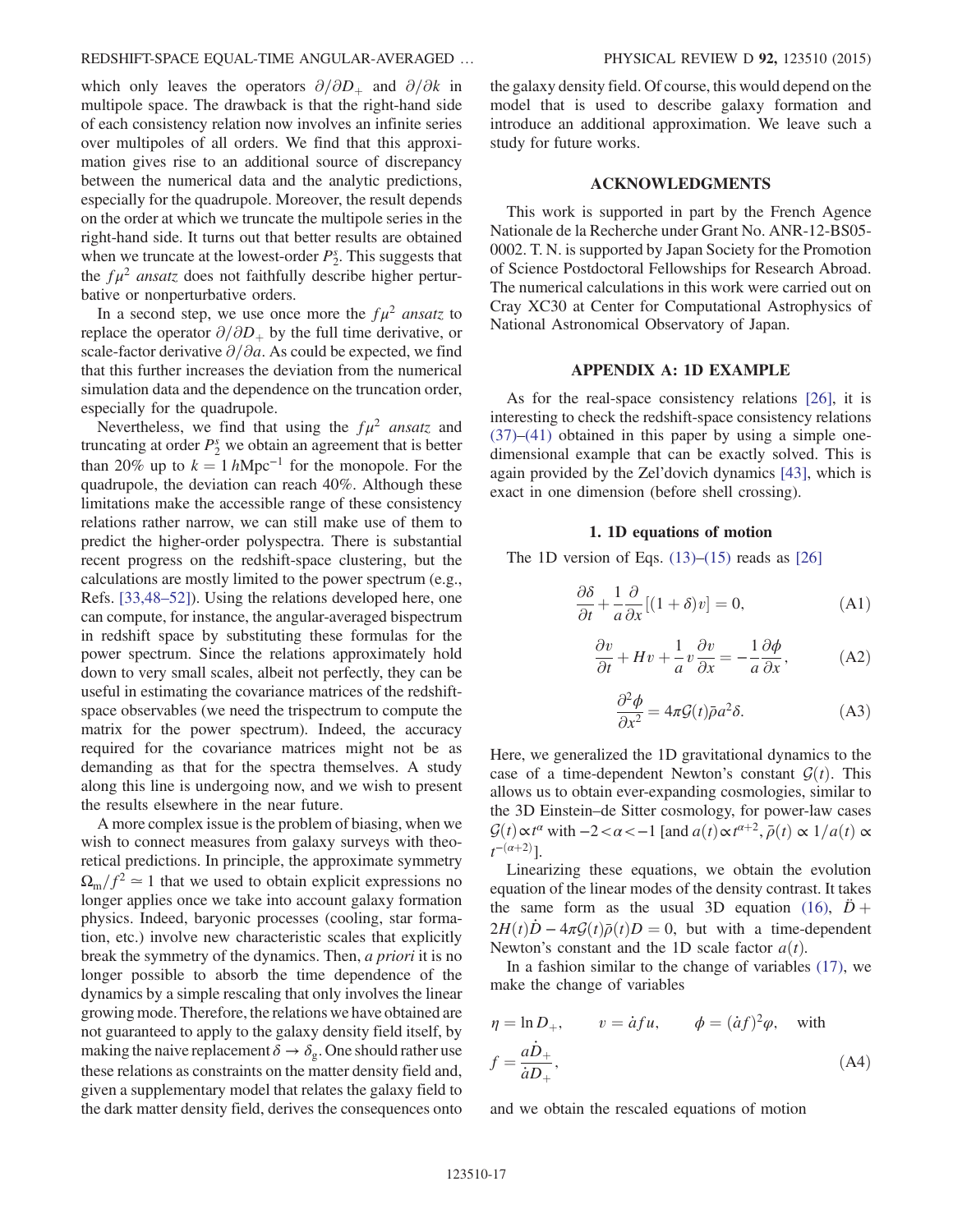$$
\frac{\partial \delta}{\partial \eta} + \frac{\partial}{\partial x} [(1 + \delta)u] = 0, \tag{A5}
$$

$$
\frac{\partial u}{\partial \eta} + [\kappa(t) - 1]u + u \frac{\partial u}{\partial x} = -\frac{\partial \varphi}{\partial x}, \quad (A6)
$$

$$
\frac{\partial^2 \varphi}{\partial x^2} = \kappa(t)\delta, \tag{A7}
$$

where we introduced the factor  $\kappa(t)$  defined by

$$
\kappa(t) = 4\pi \mathcal{G}(t)\bar{\rho}(t)\frac{D_+(t)^2}{\dot{D}_+(t)^2}.
$$
 (A8)

Thus,  $\kappa(t)$  plays the role of the ratio  $3\Omega_{\rm m}/(2f^2)$  encountered in the 3D case in Eqs. (19)–(21). Then, the 3D approximation  $\Omega_{\rm m}/f^2 \simeq 1$  used in the main text corresponds in our 1D toy model to the approximation  $\kappa \simeq \kappa_0$ . That is, we neglect the dependence of  $\kappa$  on the cosmological parameters and time, and the dependence on the background is fully contained in the change of variables (A4). [The generalization to the case of a time-dependent Newton's constant is not important at a formal level because it does not modify the form of the equations of motion. However, it is necessary for this approximate symmetry to make practical sense so that we can find a regime where  $\kappa$  is approximately constant. This corresponds to cosmologies close to the Einstein–de Sitter-like expansion  $a(t) \propto t^{\alpha+2}$ , in the case  $G(t) \propto t^{\alpha}$  with  $-2 < \alpha < -1$  l  $\mathcal{G}(t) \propto t^{\alpha}$  with  $-2 < \alpha < -1$ .]<br>The fluid equations (A5)

The fluid equations  $(A5)$ – $(A7)$  only apply to the single-stream regime, but we can again go beyond shell crossings by using the equation of motion of trajectories, which reads as

$$
\frac{\partial^2 x}{\partial \eta^2} + [\kappa(t) - 1] \frac{\partial x}{\partial \eta} = -\frac{\partial \varphi}{\partial x},
$$
 (A9)

where  $\varphi$  is the rescaled gravitational potential (A7). This is the 1D version of Eq. (22), and it explicitly shows that particle trajectories obey the same approximate symmetry, before and after shell crossings.

#### 2. 1D background density perturbation

To derive the 1D consistency relations, we follow the method described in the main text for the 3D case; see also the Appendix in Ref. [26]. As in Eq. (23), we consider two universes with close cosmological parameters,  $a'(t) = a(t)[1 - \epsilon(t)]$  and  $\bar{a}'(t) = \bar{a}(t)[1 + \epsilon(t)]$  Substituting into  $a(t)[1 - \epsilon(t)]$  and  $\bar{\rho}'(t) = \bar{\rho}(t)[1 + \epsilon(t)]$ . Substituting into the 1D Friedmann equation, we again find that  $\epsilon(t)$  obeys the same equation as the 1D linear growing mode  $D_+(t)$ , and we can write  $\epsilon(t) = \epsilon_0 D_+(t)$ .

Next, the change of frame described in Eq. (26) becomes

$$
x' = (1 + \epsilon)x, \qquad \delta' = \delta - \epsilon(1 + \delta), \qquad v' = v + \dot{\epsilon}ax,
$$
\n(A10)

and at linear order over both  $\delta$  and  $\epsilon$ , we have  $\delta_L = \delta'_L + \epsilon$ .<br>This means that the background density perturbation  $\epsilon$  is This means that the background density perturbation  $\epsilon$  is again absorbed by the change of frame, with  $\epsilon_0 = \Delta \delta_{L0}$ . The redshift-space coordinate  $s$  now transforms as

$$
s' = \left(1 + \epsilon + \frac{\dot{\epsilon}}{H}\right)s.
$$
 (A11)

Then, as in Eq. (29), the redshift-space density contrast in the actual unprimed frame, with the uniform overdensity  $\Delta \delta_{L0}$ , is written as

$$
k \neq 0: \tilde{\delta}^s_{\epsilon_0}(k, t) = \tilde{\delta}^s [(1 - \epsilon - \dot{\epsilon}/H)k, D_{+\epsilon_0}, f_{\epsilon_0}], \quad \text{(A12)}
$$

where we disregarded the Dirac factor that does not contribute for wave numbers  $k \neq 0$ . Therefore, the derivative of the redshift-space density contrast with respect to  $\epsilon_0$ reads as

$$
\frac{\partial \tilde{\delta}^s(k,t)}{\partial \epsilon_0} = \frac{\partial D_{+\epsilon_0}}{\partial \epsilon_0} \frac{\partial \tilde{\delta}^s}{\partial D_+} + \frac{\partial f_{\epsilon_0}}{\partial \epsilon_0} \frac{\partial \tilde{\delta}^s}{\partial f} - (1+f)D_+k \frac{\partial \tilde{\delta}^s}{\partial k}.
$$
\n(A13)

As shown in Ref. [26], the derivative of the linear growing mode is  $\partial D_+/\partial \epsilon_0 = D_+^2$ , which means that  $D_+^{\prime} = D_+ +$ <br>co $D_+^2$ . Then using  $a_+^{\prime} = a_+ c_+ D_-$  a and the definition (A4)  $\epsilon_0 D^2_+$ . Then, using  $a' = a - \epsilon_0 D_+ a$  and the definition (A4)<br>for f and f' we obtain  $f' = f + f(\epsilon + \dot{\epsilon}/H)$  whence for f and f', we obtain  $f' = f + f(\epsilon + \dot{\epsilon}/H)$ , whence

$$
\left. \frac{\partial D_{+\epsilon_0}}{\partial \epsilon_0} \right|_{\epsilon_0 = 0} = D_+^2, \qquad \left. \frac{\partial f_{\epsilon_0}}{\partial \epsilon_0} \right|_{\epsilon_0 = 0} = f D_+(1+f). \tag{A14}
$$

Therefore, Eq. (A13) gives Eq. (71).

#### 3. 1D consistency relations

Using the result (71), the 1D version of the consistency relations (37) is written as

$$
\frac{1}{2} \sum_{\pm k'} \langle \tilde{\delta}_{L0}(k') \tilde{\delta}^s(k_1, t_1) \dots \tilde{\delta}^s(k_n, t_n) \rangle_{k' \to 0}'\n\n= P_{L0}(k') \sum_{i=1}^n D_{+i} \left[ \frac{1+f_i}{n} + \frac{\partial}{\partial \ln D_{+i}} + (1+f_i)f_i \frac{\partial}{\partial f_i}\n\n- (1+f_i) \sum_{j=1}^n \left( \delta_{i,j}^K - \frac{1}{n} \right) k_i \frac{\partial}{\partial k_j} \right] \langle \tilde{\delta}^s(k_1, t_1) \dots \tilde{\delta}^s(k_n, t_n) \rangle'.\n\n(A15)
$$

The 3D angular average  $\int d\Omega_{k'}/(4\pi)$  of Eq. (37) is replaced<br>by the 1D average  $\frac{1}{4}\sum$  over the two directions of k' (i.e. by the 1D average  $\frac{1}{2} \sum_{\pm k'}$  over the two directions of  $k'$  (i.e.,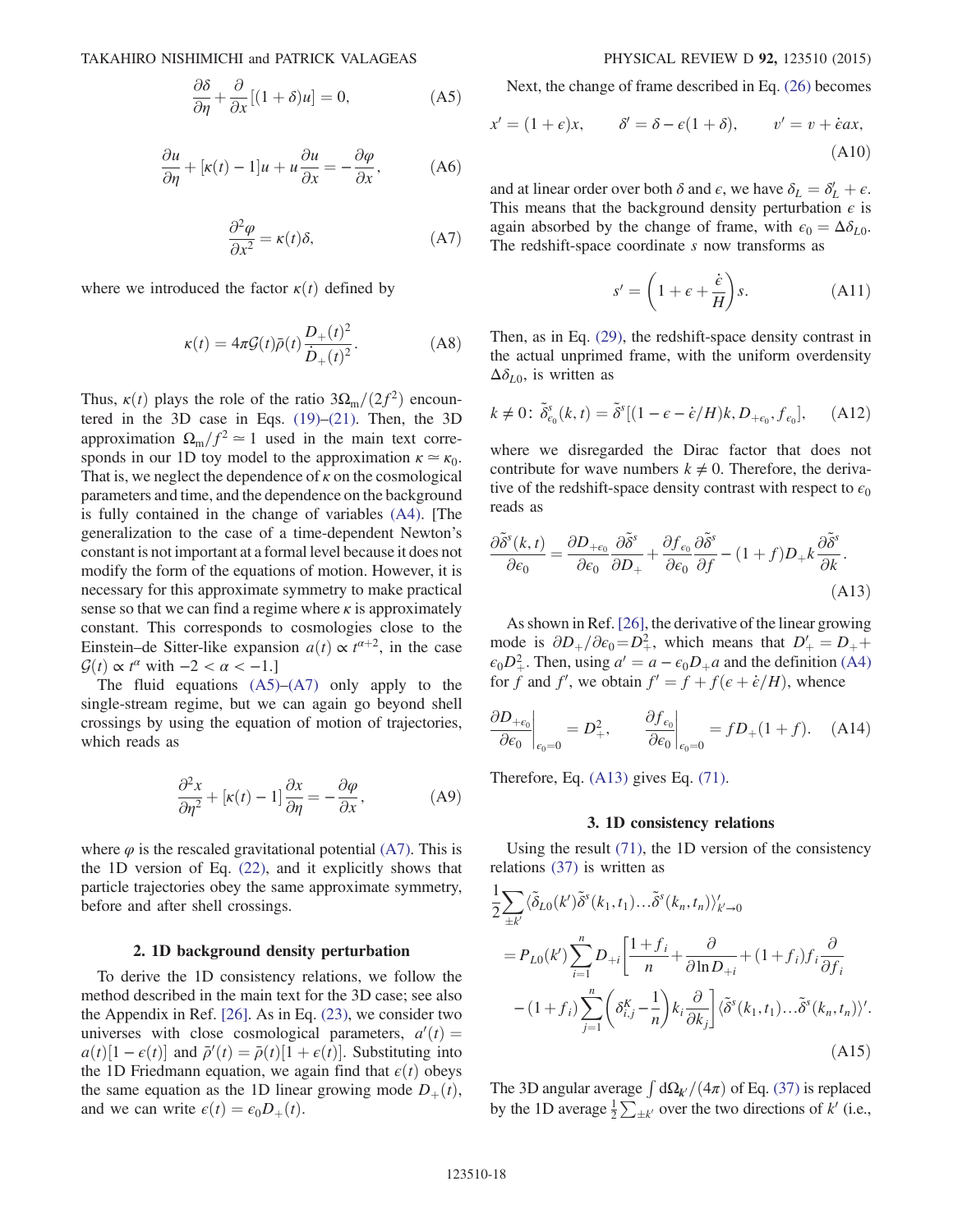the two signs of  $k'$ ). We again defined the reduced polyspectra as in Eq. (38),  $\langle \tilde{\delta}^s(k_1) \dots \tilde{\delta}^s(k_n) \rangle = \langle \tilde{\delta}^s(k_1) \dots \tilde{\delta}^s(k_n) \rangle' \times$  $\delta_D(k_1 + \ldots + k_n)$ .

On large scales, we recover the linear theory, with  $\tilde{\delta}^s(k', t') \approx D_+(t') (1 + f') \tilde{\delta}_{L0}(k')$ , and Eq. (A15) is also written as

$$
\frac{1}{2} \sum_{\pm k'} \left\langle \frac{\tilde{\delta}^{s}(k',t')}{1+f'} \tilde{\delta}^{s}(k_{1},t_{1}) \dots \tilde{\delta}^{s}(k_{n},t_{n}) \right\rangle_{k'\to 0}^{\prime}
$$
\n
$$
= P_{L}(k',t') \sum_{i=1}^{n} \frac{D_{+i}}{D'_{+}} \left[ \frac{1+f_{i}}{n} + \frac{\partial}{\partial \ln D_{+i}} + (1+f_{i}) f_{i} \frac{\partial}{\partial f_{i}} \right]
$$
\n
$$
- (1+f_{i}) \sum_{j=1}^{n} \left( \delta_{i,j}^{K} - \frac{1}{n} \right) k_{i} \frac{\partial}{\partial k_{j}} \left| \langle \tilde{\delta}^{s}(k_{1},t_{1}) \dots \tilde{\delta}^{s}(k_{n},t_{n}) \rangle' .
$$
\n(A16)

When all times are equal,  $t' = t_1 = ... = t_n \equiv t$ , this simplifies as Eq. (72) simplifies as Eq. (72).

### 4. Zel'dovich solution

In the 1D case, the Zel'dovich approximation is exact until shell crossing [26,43]. It corresponds to taking for the particle trajectories the linear prediction

$$
x(q,t) = q + \Psi_L(q,t)
$$
 (A17)

with

$$
\Psi_L(q) = \mathbf{i} \int_{-\infty}^{+\infty} \frac{\mathrm{d}k}{k} e^{\mathbf{i}kq} \tilde{\delta}_L(k, t). \tag{A18}
$$

Therefore, the redshift-space coordinate (69) is written as (using  $v = a\dot{x}$ )

$$
s = q + (1 + f)\Psi_L \tag{A19}
$$

and the redshift-space nonlinear density contrast (70) as Eq. (73).

#### 5. Check of the 1D consistency relations

# a. Impact of a large-scale perturbation on the nonlinear redshift-space density contrast

To check the validity of the 1D consistency relations from the exact solution (73), we simply need the change of the nonlinear redshift-space density contrast  $\tilde{\delta}^s(k)$  when we make a small perturbation  $\Delta \delta_{k\sigma}$  to the initial conditions on make a small perturbation  $\Delta \delta_{L0}$  to the initial conditions on much larger scales. Let us consider the impact of a small large-scale perturbation  $\Delta \delta_{L0}$  to the initial conditions. Here, we also restrict to even perturbations,  $\Delta \tilde{\delta}_{L0}(-k)$  $\Delta \tilde{\delta}_{L0}(k')$ , as the consistency relations studied in this paper<br>apply to spherically averaged statistics, which correspond apply to spherically averaged statistics, which correspond to the  $\pm k'$  averages in the 1D relations (A15)–(A16). Then, expanding Eq. (73) up to first order over  $\Delta \delta_{L0}$ , and over powers of  $k'$ , we obtain

$$
k' \to 0: \Delta \tilde{\delta}^{s}(k) = (1+f)D_{+} \left[ \int \mathrm{d}k' \Delta \tilde{\delta}_{L0}(k') \right]
$$

$$
\times \int \frac{\mathrm{d}q}{2\pi} e^{-ikq+k(1+f)D_{+} \int \frac{\mathrm{d}k''}{k''} e^{ik''q} \tilde{\delta}_{L0}(k'')} (ikq). \tag{A20}
$$

Here, the limit  $k' \rightarrow 0$  means that we consider a perturbation of the initial conditions  $\Delta \tilde{\delta}_{L0}(k')$  that is restricted to low wave numbers  $k' < \Lambda$  with a cutoff  $\Lambda$  that goes to zero low wave numbers,  $k' < Λ$ , with a cutoff Λ that goes to zero (i.e., that is much smaller than the wave numbers  $k$  and  $2\pi/q$  of interest).

On the other hand, from the expression (73), we obtain at once the exact result

$$
\frac{\partial \tilde{\delta}^s}{\partial \ln D_+} + (1+f)f \frac{\partial \tilde{\delta}^s}{\partial f} - (1+f)k \frac{\partial \tilde{\delta}^s}{\partial k} \n= \int \frac{dq}{2\pi} e^{-ikq} e^{k(1+f)D_+ \int \frac{dk''}{k''} e^{ik''q} \tilde{\delta}_{L0}(k'')} (1+f)(ikq).
$$
\n(A21)

The comparison with Eq. (A20) gives

$$
k' \to 0: \ \Delta \tilde{\delta}^s(k) = D_+ \left[ \int \mathrm{d}k' \Delta \tilde{\delta}_{L0}(k') \right] \left( \frac{\partial \tilde{\delta}^s(k)}{\partial \ln D_+} + (1+f)f \frac{\partial \tilde{\delta}^s(k)}{\partial f} - (1+f)k \frac{\partial \tilde{\delta}^s(k)}{\partial k} \right).
$$
\n(A22)

The consistency relations (A15)–(A16) and (72) only rely on the expression (71), which also reads (at linear order over  $\epsilon_0$ ) as

$$
\Delta \tilde{\delta}^{s}(k) = \epsilon_0 D_+ \left( \frac{\partial \tilde{\delta}^{s}(k)}{\partial \ln D_+} + (1+f)f \frac{\partial \tilde{\delta}^{s}(k)}{\partial f} - (1+f)k \frac{\partial \tilde{\delta}^{s}(k)}{\partial k} \right).
$$
\n(A23)

Since we have  $\epsilon_0 = \Delta \delta_{L0} = \int dk' \Delta \tilde{\delta}_{L0}(k')$ , we recover  $E_a$  (4.22). This provides an explicit check of Eq. (7.1). Eq. (A22). This provides an explicit check of Eq. (71), and hence of the 1D consistency relations.

# b. Explicit check on the redshift-space density polyspectra

Instead of looking for the impact of a large-scale linear perturbation on the nonlinear density contrast, as in Sec. A 5 a, we can directly check the consistency relations in their form (A15) or (72). Considering for simplicity the equal-time polyspectra (72), we define the mixed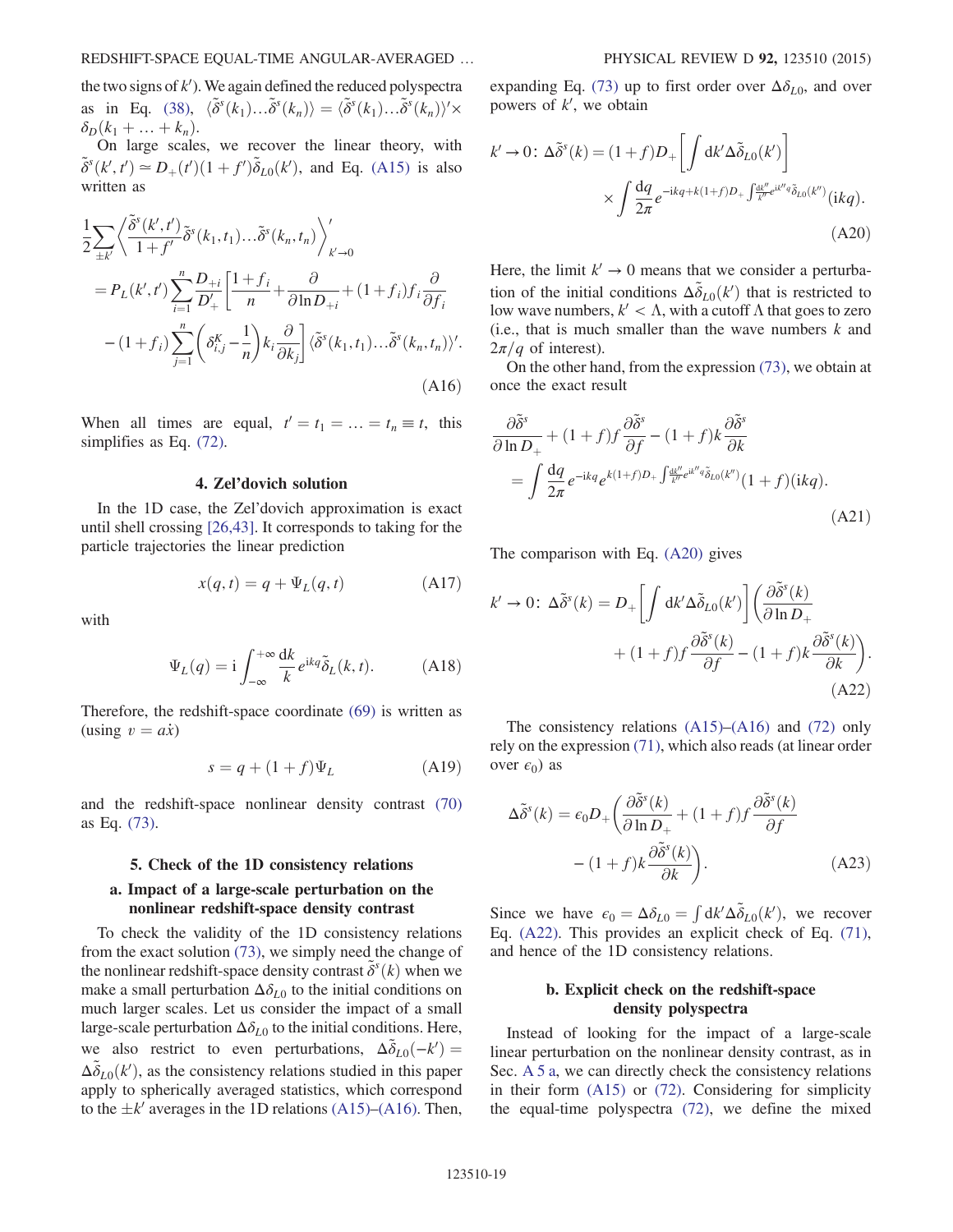polyspectra, formed by one linear density contrast and  $n$ nonlinear redshift-space density contrasts,

$$
E_n^s(k'; k_1, ..., k_n; t) \equiv \langle \tilde{\delta}_L(k', t) \tilde{\delta}^s(k_1, t) ... \tilde{\delta}^s(k_n, t) \rangle
$$
  
=  $D_+ \left\langle \tilde{\delta}_{L0}(k') \int \frac{dq_1 ... dq_n}{(2\pi)^n} e^{-i \sum_{j=1}^n k_j q_j} \right\rangle$   
 $\times e^{(1+f)D_+ \int dk / k \tilde{\delta}_{L0}(k) \sum_{j=1}^n k_j e^{ikq_j}} \rangle,$   
(A24)

where in the last expression we used Eq. (73). The Gaussian average over the initial conditions  $\tilde{\delta}_{L0}$  gives

$$
E_n^s = -\frac{P_L(k')}{k'} (1+f) \int \frac{dq_1 \dots dq_n}{(2\pi)^n} \sum_{j=1}^n k_j e^{-ik'q_j}
$$
  
 
$$
\times e^{-i \sum_{j=1}^n k_j q_j - (1+f)^2 D_+^2/2} \int dk/k^2 P_{L0}(k) |\sum_{j=1}^n k_j e^{ikq_j}|^2.
$$
(A25)

Making the changes of variable  $q_1 = q'_1 + q_n, ..., q_{n-1} =$ <br> $q' + q_n$  the argument of the last exponential does not  $q'_{n-1} + q_n$ , the argument of the last exponential does not<br>depend on a. Then, the integration over a, vields a Dirac depend on  $q_n$ . Then, the integration over  $q_n$  yields a Dirac factor  $\delta_D(k' + k_1 + \dots + k_n)$ , that we factor out by defining  $E_n^s = E_n^{s'} \delta_D(k' + k_1 + \dots + k_n)$ , with a primed notation as<br>in Eq. (38), and we replace  $k$  by  $-(k' + k_1 + \dots + k_{n-1})$ in Eq. (38), and we replace  $k_n$  by  $-(k' + k_1 + ... + k_{n-1})$ . Finally, in the limit  $k' \to 0$ , we expand the terms  $e^{-ik'q_j}$  up to first order over  $k'$ , and we obtain

$$
k' \to 0: E_n^{s'} = P_L(k')(1+f) \int \frac{dq_1...dq_{n-1}}{(2\pi)^{n-1}} \times \left[1+i \sum_{j=1}^{n-1} k_j q_j\right] e^{-i \sum_{j=1}^{n-1} k_j q_j} \times e^{-(1+f)^2 D_+^2/2 \int dk/k^2 P_{L0}(k) |\sum_{j=1}^{n-1} k_j (e^{ikq_j}-1)|^2}.
$$
\n(A26)

Proceeding in the same fashion, the *n*-point redshiftspace polyspectra read as

$$
P_n^s \equiv \langle \tilde{\delta}^s(k_1, t) \dots \tilde{\delta}^s(k_n, t) \rangle'
$$
  
= 
$$
\int \frac{dq_1 \dots dq_{n-1}}{(2\pi)^{n-1}} e^{-i \sum_{j=1}^{n-1} k_j q_j}
$$
  
\$\times e^{-(1+f)^2 D\_+^2/2 \int dk/k^2 P\_{L0}(k)|\sum\_{j=1}^{n-1} k\_j (e^{ikq\_j} - 1)|^2}\$. (A27)

Then, we can explicitly check from the comparison with Eq. (A26) that we have the relation

$$
k' \to 0: E_n^{s'} = P_L(k') \left[ 1 + f + \frac{\partial}{\partial \ln D_+} + (1 + f) f \frac{\partial}{\partial f} \right]
$$

$$
- (1 + f) \sum_{i=1}^{n-1} \frac{\partial}{\partial \ln k_i} P_n^s, \tag{A28}
$$

and we recover the consistency relation (72). [In Eq. (A28), the right-hand side does not involve  $k_n$  because it has been replaced by  $-(k_1 + \ldots + k_{n-1})$  in Eq. (A27), using the Dirac factor  $\delta_D(k_1 + \ldots + k_n)$ .]

- [1] A. Albrecht et al., [arXiv:astro-ph/0609591.](http://arXiv.org/abs/astro-ph/0609591)
- [2] R. Laureijs *et al.*, [arXiv:1110.3193.](http://arXiv.org/abs/1110.3193)
- [3] M. H. Goroff, B. Grinstein, S.-J. Rey, and M. B. Wise, [Astrophys. J.](http://dx.doi.org/10.1086/164749) 311, 6 (1986).
- [4] F. Bernardeau, S. Colombi, E. Gaztañaga, and R. Scoccimarro, [Phys. Rep.](http://dx.doi.org/10.1016/S0370-1573(02)00135-7) 367, 1 (2002).
- [5] M. Crocce and R. Scoccimarro, [Phys. Rev. D](http://dx.doi.org/10.1103/PhysRevD.73.063519) 73, 063519  $(2006)$ .
- [6] P. Valageas, [Astron. Astrophys.](http://dx.doi.org/10.1051/0004-6361:20066832) 465, 725 (2007).
- [7] M. Pietroni, [J. Cosmol. Astropart. Phys. 10 \(2008\)](http://dx.doi.org/10.1088/1475-7516/2008/10/036) [036.](http://dx.doi.org/10.1088/1475-7516/2008/10/036)
- [8] F. Bernardeau, M. Crocce, and R. Scoccimarro, [Phys. Rev.](http://dx.doi.org/10.1103/PhysRevD.78.103521) D **78**[, 103521 \(2008\)](http://dx.doi.org/10.1103/PhysRevD.78.103521).
- [9] A. Taruya, F. Bernardeau, T. Nishimichi, and S. Codis, Phys. Rev. D 86[, 103528 \(2012\)](http://dx.doi.org/10.1103/PhysRevD.86.103528).
- [10] M. Crocce, R. Scoccimarro, and F. Bernardeau, [Mon. Not.](http://dx.doi.org/10.1111/j.1365-2966.2012.22127.x) [R. Astron. Soc.](http://dx.doi.org/10.1111/j.1365-2966.2012.22127.x) 427, 2537 (2012).
- [11] F. Bernardeau, N. Van de Rijt, and F. Vernizzi, [Phys. Rev. D](http://dx.doi.org/10.1103/PhysRevD.87.043530). 87[, 043530 \(2013\).](http://dx.doi.org/10.1103/PhysRevD.87.043530)
- [12] P. Valageas, T. Nishimichi, and A. Taruya, [Phys. Rev. D](http://dx.doi.org/10.1103/PhysRevD.87.083522) 87, [083522 \(2013\).](http://dx.doi.org/10.1103/PhysRevD.87.083522)
- [13] M. Pietroni, G. Mangano, N. Saviano, and M. Viel, [J. Cosmol. Astropart. Phys. 01 \(2012\) 019.](http://dx.doi.org/10.1088/1475-7516/2012/01/019)
- [14] D. Baumann, A. Nicolis, L. Senatore, and M. Zaldarriaga, [J. Cosmol. Astropart. Phys. 07 \(2012\) 051.](http://dx.doi.org/10.1088/1475-7516/2012/07/051)
- [15] J. J. M. Carrasco, S. Foreman, D. Green, and L. Senatore, [J. Cosmol. Astropart. Phys. 07 \(2014\) 057.](http://dx.doi.org/10.1088/1475-7516/2014/07/057)
- [16] T. Baldauf, L. Mercolli, M. Mirbabayi, and E. Pajer, [J. Cosmol. Astropart. Phys. 05 \(2015\) 007.](http://dx.doi.org/10.1088/1475-7516/2015/05/007)
- [17] A. Kehagias and A. Riotto, Nucl. Phys. **B873**[, 514 \(2013\).](http://dx.doi.org/10.1016/j.nuclphysb.2013.05.009)
- [18] M. Peloso and M. Pietroni, [J. Cosmol. Astropart. Phys. 05](http://dx.doi.org/10.1088/1475-7516/2013/05/031) [\(2013\) 031.](http://dx.doi.org/10.1088/1475-7516/2013/05/031)
- [19] P. Creminelli, J. Noreña, M. Simonović, and F. Vernizzi, [J. Cosmol. Astropart. Phys. 12 \(2013\) 025.](http://dx.doi.org/10.1088/1475-7516/2013/12/025)
- [20] A. Kehagias, J. Noreña, H. Perrier, and A. Riotto, [Nucl.](http://dx.doi.org/10.1016/j.nuclphysb.2014.03.020) Phys. B883[, 83 \(2014\)](http://dx.doi.org/10.1016/j.nuclphysb.2014.03.020).
- [21] M. Peloso and M. Pietroni, [J. Cosmol. Astropart. Phys. 04](http://dx.doi.org/10.1088/1475-7516/2014/04/011) [\(2014\) 011.](http://dx.doi.org/10.1088/1475-7516/2014/04/011)